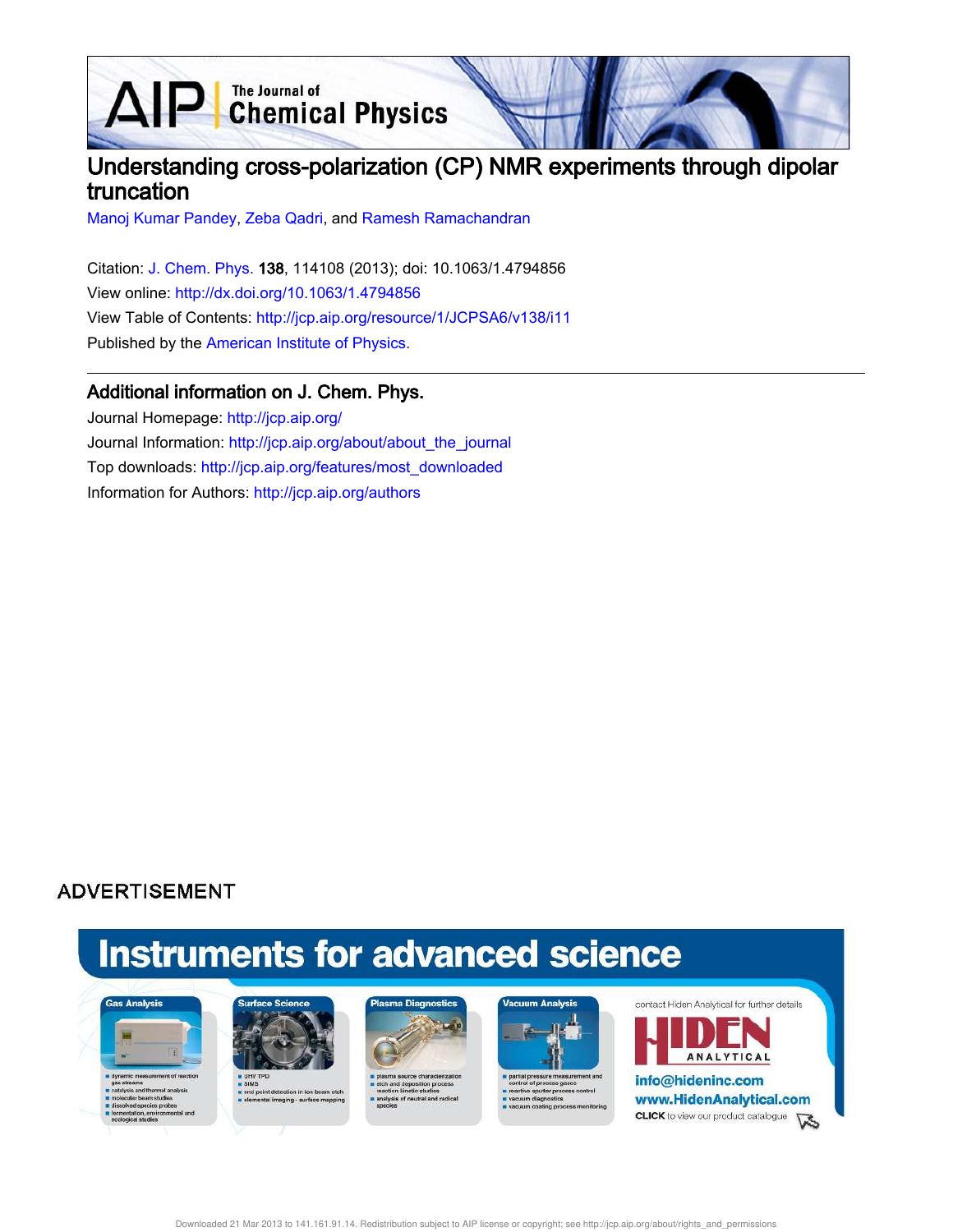

## **Understanding cross-polarization (CP) NMR experiments through dipolar truncation**

Manoj Kumar Pandey, Zeba Qadri, and Ramesh Ramachandran<sup>a)</sup>

*Department of Chemical Sciences, Indian Institute of Science Education and Research (IISER) Mohali, Sector 81, Manauli P.O. Box-140306, Mohali, Punjab, India*

(Received 5 December 2012; accepted 25 February 2013; published online 19 March 2013)

A theoretical model based on the phenomenon of dipolar truncation is proposed to explain the nuances of polarization transfer from abundant to less-abundant nuclei in cross-polarization (CP) NMR experiments. Specifically, the transfer of polarization from protons to carbons (in solids) in strongly coupled systems is described in terms of effective Hamiltonians based on dipolar truncation. Through suitable model spin systems, the important role of dipolar truncation in the propagation of spin polarization in CP experiments is outlined. We believe that the analytic theory presented herein provides a convenient framework for modeling polarization transfer in strongly coupled systems. *© 2013 American Institute of Physics*. [http://dx.doi.org/10.1063/1.4794856]

#### **I. INTRODUCTION**

Understanding the mechanism of polarization transfer among nuclear spins remains an exciting area of research, $1-3$ primarily due to its utility in design/interpretation of NMR experiments/experimental data. Although, NMR measurements are made in bulk, the underlying theory routinely employed to describe/interpret experiments often comprises of finite number of spins. In an alternate approach, an analytic model is presented to explain the mechanism of polarization transfer among spins in a strongly coupled network. To demonstrate this aspect, the cross-polarization (CP) experiment due to Hartmann-Hahn<sup>4</sup> is employed as a test case in our studies. In combination with magic angle spinning  $(MAS)$ , the  $CP-MAS$  experiment<sup>6,7</sup> forms a vital building block in the design of multi-dimensional solid-state NMR experiments for studying less sensitive/abundant nuclei. With the availability of higher magnetic field strengths and faster spinning frequencies, sophisticated variants to the original CP methodology $8-11$  have emerged in recent past. However, along with the progress on the experimental front, a development of analytic theory is essential for designing sophisticated experiments and quantifying experimental results. In particular, understanding the mechanism of polarization transfer among nuclear spins in a coupled spin network is essential for developing mathematical models for quantifying experimental data.

In general, the analytic description of polarization transfer in strongly coupled systems is hindered owing to the co-existence of stronger and weaker couplings in the system. Often, polarization transfer to weakly coupled spins is diminished by the influence of other stronger couplings in the system, a phenomenon commonly referred to as dipolar truncation<sup>12</sup> in NMR. Consequently, analytic treatments based on isolated spin-pair models yield ambiguous results and are of limited utility in the weak-coupling regime. To this end, alternate descriptions in the form of thermodynamic models<sup>13</sup> based on the concept of spin temperature<sup>3, 14</sup> have also been invoked in the past to explain the experimental observations in CP experiments.

As an alternative to existing methods, an analytic model built on the concept of "dipolar truncation" is proposed to explain the propagation of spin polarization in CP experiments. The complexities arising from the spin dimension are carefully evaded through the derivation of effective Hamiltonians based on dipolar truncation. Employing the "truncated effective Hamiltonians," the mechanism of polarization transfer in a wide range of model systems is investigated. The validity of the proposed analytic approach is verified through a rigorous comparison with simulations based on exact numerical methods. In Sec. II, a detailed description of polarization transfer in CP-MAS experiments through truncated effective Hamiltonians is described. Based on the analytic simulations, the results emerging from the current study are summarized in Sec. III.

#### **II. RESULTS AND DISCUSSION**

In the standard CP experiment of Hartmann and Hahn, polarization transfer between spins (*I* and *S*) is induced when the amplitudes of the RF fields (υ*RF*,*<sup>S</sup>*, υ*RF*,*<sup>I</sup>*) employed are adjusted to the matching condition,  $v_{RF,S} = v_{RF,I}$ . By contrast, the CP matching conditions in MAS experiments have a profound dependence on the spinning frequency (υ*r*) of the sample. Depending on the spinning frequency and the RF amplitudes employed, CP-MAS experiments in the solid-state are primarily classified into (1) first-order and (2) secondorder schemes. To facilitate polarization transfer under MAS, the amplitude of the RF fields in first-order CP schemes is adjusted to one of the matching conditions<sup>7</sup> given by  $|v_{RF,S}|$  $\pm v_{RF,I}$  =  $v_r$  or  $2v_r$ . However, the matching conditions in second-order schemes $9-11, 15$  remain identical to the original CP experiment ( $v_{RF,S} = v_{RF,I}$ ). The details of such schemes

a) Author to whom correspondence should be addressed. Electronic mail: rramesh@iisermohali.ac.in.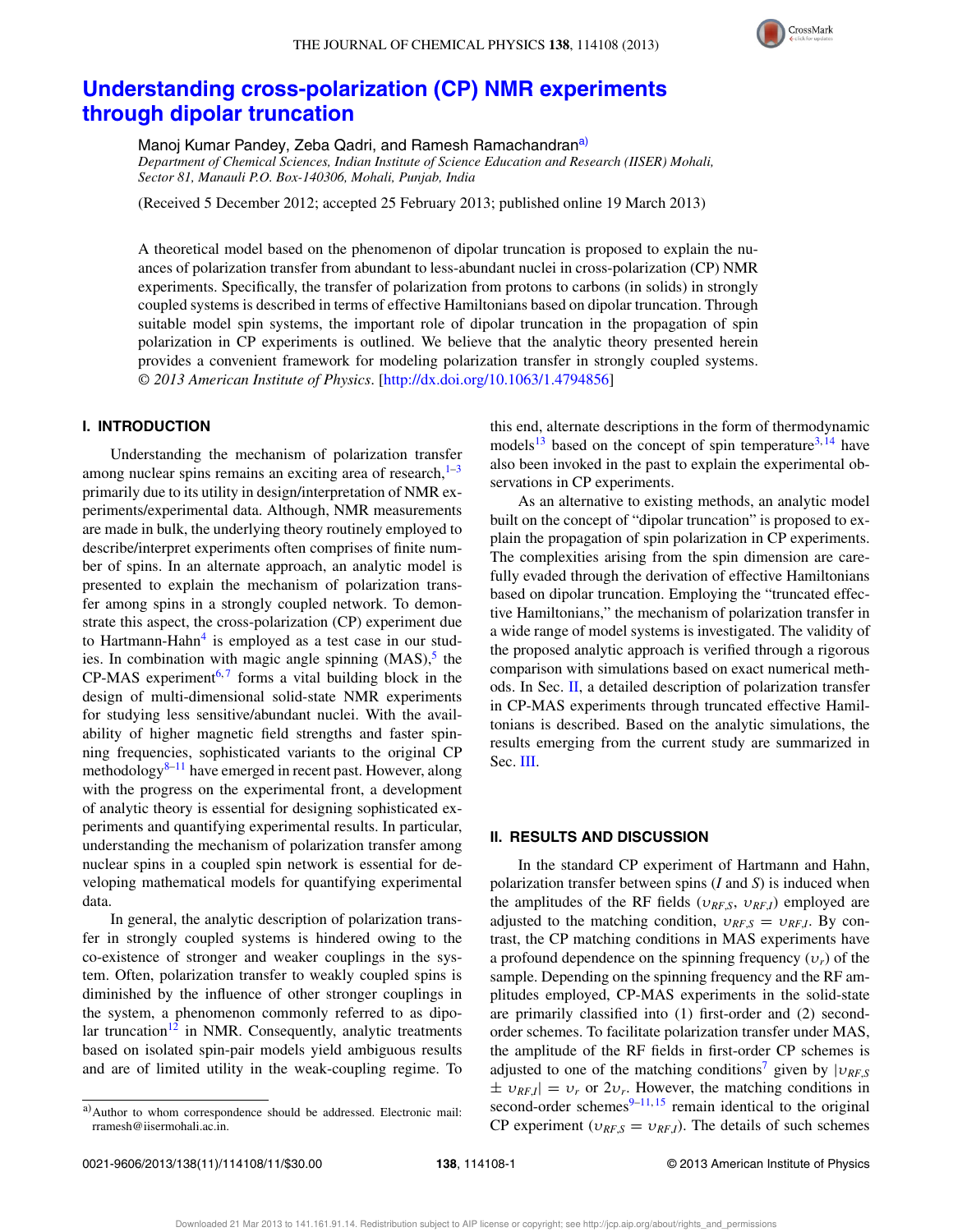

FIG. 1. Model systems employed for describing the polarization transfer in CP experiments.

are well documented and will not be elaborated upon in this article.

Here in this article, we confine our discussion towards identifying the factors responsible for the propagation of spin polarization from  ${}^{1}H \rightarrow {}^{13}C$  in CP experiments. To realize this goal, a pedagogical description comprising of two  $(C_{\alpha}H_{\beta})$ , three  $(C_{\alpha}C_{\beta}H_{\beta 1})$ , four  $(C_{\alpha}C_{\beta}H_{\beta 1}H_{\beta 2}; C_{\alpha}C_{\beta}H_{\beta 1}H_{\gamma};$  $C_{\alpha}H_{\alpha}C_{\beta}H_{\beta}$ ), and five  $(C_{\alpha}H_{\alpha}C_{\beta}H_{\beta1}H_{\beta2})$  spin model systems is employed (see Figure 1) in our studies. Since the  ${}^{13}C-{}^{1}H$ ,  ${}^{1}H-{}^{1}H$  dipolar coupling constants in the chosen model systems are prototypes of the coupling constants prevalent in typical amino acid residues/peptides, we believe that the current study would improve the accuracy of the structural constraints derived using solid-state NMR.

To begin with, numerical simulations (based on SPINEVOLUTION<sup>16</sup>) depicting polarization transfer from  ${}^{1}H \rightarrow {}^{13}C_{\alpha}$  in first-order CP experiments are presented in Figure 2. Since, bio-molecular applications of solid-state NMR entail faster spinning frequencies (for better resolution), the amplitudes of the RF fields in the simulations were adjusted to  $|v_{RF,S} - v_{RF,I}| = v_r$ , i.e.  $(v_r = 60 \text{ kHz}, v_{RF,I})$  $= 20$  kHz,  $v_{RF,S} = 40$  kHz) and phase shifted by 180<sup>°</sup>. To explain the nuances of polarization transfer in first-order based



FIG. 2. CP Simulations depicting the polarization transfer to  $C_{\alpha}$  in the model systems presented in Figure 1. The RF amplitudes correspond to υ*RF*,*<sup>S</sup>*  $= 40$  kHz,  $v_{RF,I} = 20$  kHz and the phases shifted by 180<sup>°</sup>. All the simulations were performed at  $v_r = 60$  kHz. The solid lines correspond to analytic simulations, while dots represent numerical simulations based on SPINEVOLUTION.<sup>16</sup>

CP experiments, we begin our discussion with the profiles depicted in panels (b) and (c) (Figure 2). As depicted, polarization transfer to <sup>13</sup>C<sub>α</sub> in the three-spin system  $C_{\alpha}C_{\beta}H_{\beta1}$  (see panel (b)) is diminished significantly in contrast to the isolated spin pair system (panel (a)). This decrease in the CP efficiency is often attributed to the presence of the stronger  $C_\beta$ -H<sub> $\beta$ 1</sub> dipolar coupling and is commonly referred to as dipolar truncation<sup>12</sup> in solid-state NMR. Interestingly, inclusion of an additional proton to the beta carbon  $(C_\beta)$  (four spin model, Figure 1(c)) improves the overall transfer efficiency to  $C_\alpha$  (see Figure  $2(c)$ ).

This result seems counter-intuitive, in view of the fact that the three-spin model  $C_{\alpha}C_{\beta}H_{\beta 1}$  (Figure 1(b)) comprises of fewer stronger couplings  $(C_\beta - H_{\beta 1})$  in comparison to the four-spin model  $C_{\alpha}C_{\beta}H_{\beta1}H_{\beta2}$  (stronger couplings in the form of  $C_\beta$ -H<sub> $\beta$ 1</sub> and C<sub> $\beta$ </sub>-H<sub> $\beta$ 2</sub>). Hence, an analytic theory is essential for understanding the mode of polarization transfer from multiple spin sites (say <sup>1</sup>H) to the desired target spin (say <sup>13</sup>C) in strongly coupled systems. In Secs. II A–II C, a brief introduction to the theoretical methods employed for studying CP-MAS experiments is illustrated.

#### **A. Theory**

#### **1. Spin Hamiltonian under MAS**

To elucidate the mechanism of polarization transfer in CP-MAS experiments, a model system  $(I_N S_M)$  comprising of *N*-carbons ( $I = {}^{13}C$ ) and *M*-protons ( $S = {}^{1}H$ ) is employed in our studies. Under sample rotation, the nuclear spin Hamiltonian is time-dependent,  $^{17}$  and is conveniently expressed in the rotating frame by

$$
H(t) = \sum_{\lambda = I, S} H_{\lambda}(t) + H_{IS}(t) + H_{RF}.
$$
 (1)

The chemical shift and the dipolar interactions associated with the spins (*I* and *S*) are represented through  $H_{\lambda}$ . For example, the Hamiltonian for a system comprising of *N*-spins is represented by

$$
H_{I}(t) = \sum_{i=1}^{N} \sum_{m=-2}^{2} \omega_{I_{i}}^{(m)} e^{im\omega_{r}t} I_{iz} + \sum_{\substack{i,j=1, \ m=-2, \\ i \neq j}}^{N} \sum_{\substack{m=-2, \\ m \neq 0}}^{2} \omega_{I_{i}I_{j}}^{(m)} e^{im\omega_{r}t}
$$

$$
\times \left[2I_{iz}I_{jz} - \frac{1}{2}(I_{i}^{+}I_{j}^{-} + I_{i}^{-}I_{j}^{+})\right].
$$
 (2)

Due to the restricted mobility, the spin interactions in the solid-state are anisotropic and are expressed in terms of second rank tensors. The spatial anisotropy associated with the chemical shift and dipolar interactions are depicted through "*m*" (*m* = -2 to 2) and are represented by  $\omega_{\lambda}^{(m)}$ ,  $\omega_{\lambda_1 \lambda_2}^{(m)}$ , respectively. For the sake of convenience, the isotropic part of the chemical shift interaction (represented by  $\omega_{\lambda}^{(0)}$ ) is included along with the anisotropic interaction in our description. The interaction Hamiltonian *HIS* depicts the coupling between the spins and is represented by

$$
H_{IS}(t) = \sum_{i=1}^{N} \sum_{j=1}^{M} \sum_{\substack{m=-2,\\ m \neq 0}}^{2} \omega_{I_i S_j}^{(m)} e^{im\omega_r t} 2I_{iz} S_{jz}.
$$
 (3)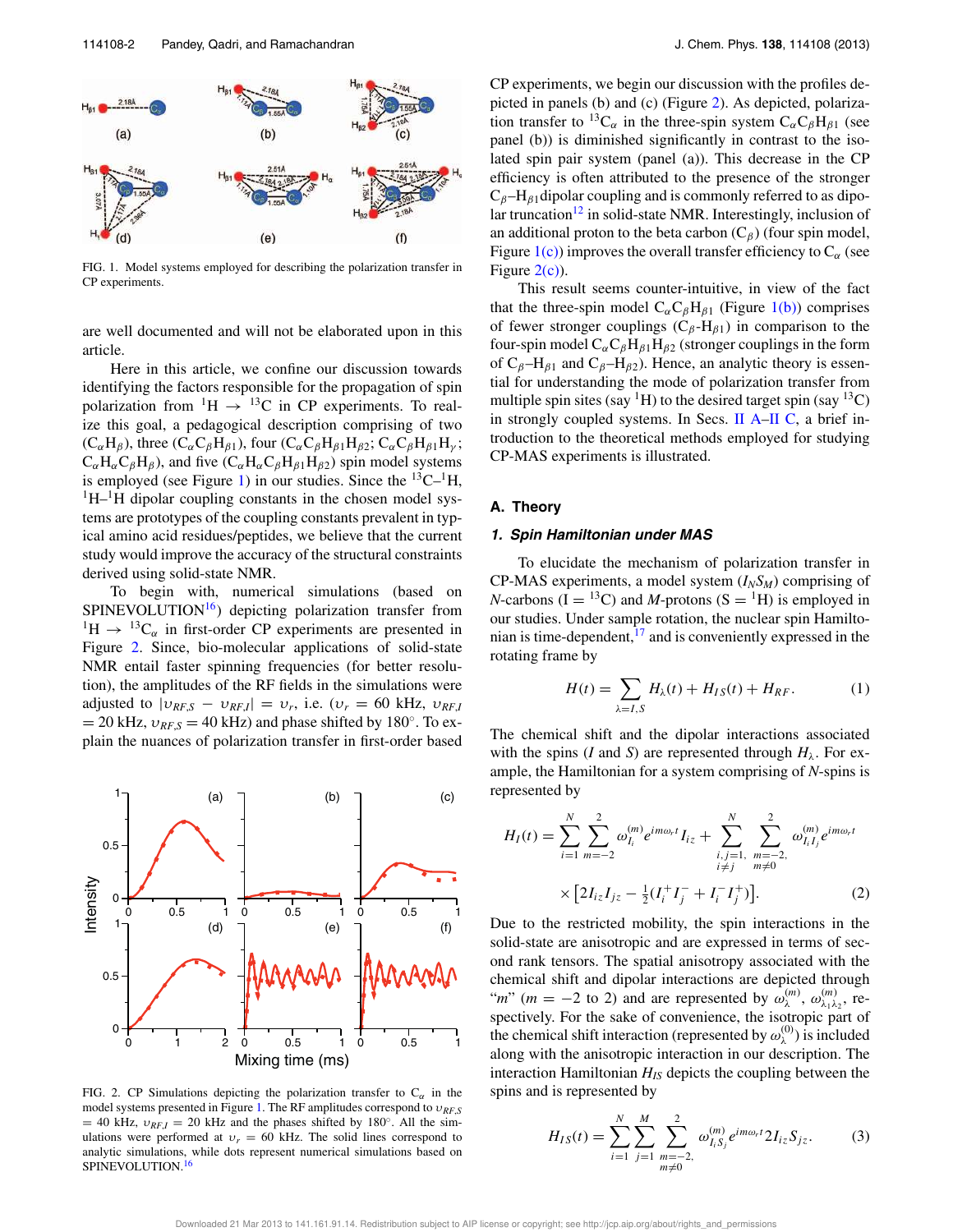In the rotating frame, the oscillating radio-frequency (RF) field is time-independent and is represented by

$$
H_{RF} = \omega_{RF, I} \sum_{i=1}^{N} I_{ix} + \omega_{RF, S} \sum_{j=1}^{M} S_{jx}.
$$
 (4)

To simplify the description of the spin dynamics, the Hamiltonian in the rotating frame  $(Eq. (1))$  is transformed using a set of unitary transformations defined below,

$$
\tilde{H}(t) = U_2 U_1 H(t) U_1^{-1} U_2^{-1}.
$$
\n(5)

The initial transformation operator  $U_1 = \exp(i\frac{\pi}{2} \sum_{i=1}^{N} I_{iy})$  $exp(i\frac{\pi}{2}\sum_{j=1}^{M}S_{jy})$  transforms the Hamiltonian into a tilted rotating frame, wherein the RF part of the Hamiltonian is quantized along the *z*-axis. To deduce the optimum CP conditions, the Hamiltonian in the tilted rotating frame is further transformed into the RF interaction frame through the transformation operator  $U_2 = \exp(i\omega_{RF,1}t \sum_{i=1}^{N} I_{iz})$  $\exp(i\omega_{RF,S}t\sum_{j=1}^{M}S_{jz}).$ 

To facilitate analytic description, the Hamiltonian in the RF interaction frame is further split into single-spin and two-spin interactions and is re-expressed in terms of spherical tensor operators. The single-spin Hamiltonian depicts both the isotropic and anisotropic chemical shift interactions and is expressed in terms of single-quantum (SQ) operators,

$$
\tilde{H}_{Single}(t) = -\frac{1}{\sqrt{2}} \cdot (\sqrt{2})^{N+M-2} \sum_{m=-2}^{2} \sum_{i=1}^{N} \omega_{I_i}^{(m)} \left[ i T^{(1)1}(I_i) \exp(i [m\omega_r + \omega_{RF}] t) - \right].
$$
\n(6)

In a similar vein, the two-spin interactions comprising of homonuclear and heteronuclear dipolar interactions are expressed in terms of zero-quantum (ZQ) and double-quantum (DQ) operators,

$$
\tilde{H}^{(DQ)}_{Hetero}(t) = -\frac{1}{2} (\sqrt{2})^{N+M-2} \sum_{i=1}^{N} \sum_{j=1}^{M} \sum_{\substack{m=-2,\\m\neq 0}}^{2} \omega_{I_i S_j}^{(m)} \left[ T^{(2)2}(I_i S_j) \exp\left(i \left[ m\omega_r + \left( \omega_{RF, I} + \omega_{RF, S} \right) \right] t \right) + \right], \tag{7a}
$$

$$
\tilde{H}_{Hetero}^{(2Q)}(t) = (\sqrt{2})^{N+M-2} \sum_{i=1}^{N} \sum_{j=1}^{M} \sum_{\substack{m=-2,\\m\neq 0}}^{N} \frac{1}{2} \omega_{I,S_j}^{(m)} \left[ \frac{\left[\frac{1}{\sqrt{3}} T^{(0)0}(I_i S_j) + \frac{1}{\sqrt{2}} T^{(1)0}(I_i S_j) + \frac{1}{\sqrt{6}} T^{(2)0}(I_i S_j) \right] *}{+ + \left[\frac{1}{\sqrt{3}} T^{(0)0}(I_i S_j) - \frac{1}{\sqrt{2}} T^{(1)0}(I_i S_j) + \frac{1}{\sqrt{6}} T^{(2)0}(I_i S_j) \right] *} \right],
$$
\n
$$
\exp(i[m\omega_r - (\omega_{RF,I} - \omega_{RF,S})]t)
$$
\n(7b)

$$
\tilde{H}^{DQ}_{Homo}(t) = -\frac{3}{4} \cdot (\sqrt{2})^{N+M-2} \sum_{\substack{i,j=1 \ i
$$

$$
\tilde{H}_{Homo}^{ZQ}(t) = \sqrt{\frac{3}{8}}.(\sqrt{2})^{N+M-2} \sum_{\substack{i,j=1 \ i\n(8b)
$$

Since the Hamiltonian under MAS is time-dependent and periodic, analytic descriptions of MAS NMR experiments are often based on the framework provided by either average Hamiltonian theory<sup>1,18</sup> or Floquet theory.<sup>19</sup> Here in this article, the multipole-multimode  $(MMFT<sup>20</sup>)$  formulation of Floquet theory<sup>19</sup> is employed for describing CP experiments. Although, effective Floquet Hamiltonians<sup>21</sup> based on this approach have been derived and are well documented in the literature,  $20, 22-26$  the important stages in the calculations are summarized below for the sake of continuity.

#### **2. MMFT**

Г

In the MMFT approach, the time-dependent Hamiltonian (see Eqs.  $(6)$ – $(8)$ ) is transformed into a time-independent Hamiltonian (commonly referred to as Floquet Hamiltonian) via Fourier series expansion. Consequently, the nuclear spin states (*IM*)) are dressed with the Fourier indices associated with the various modulations in the system, i.e., |*IM*, *m*,  $m_1$ ,  $m_2$ ). The periodic modulation imposed by sample rotation is depicted through the Fourier index "*m*," while the indices  $m_1$ ,  $m_2$  depict the modulations due to the oscillating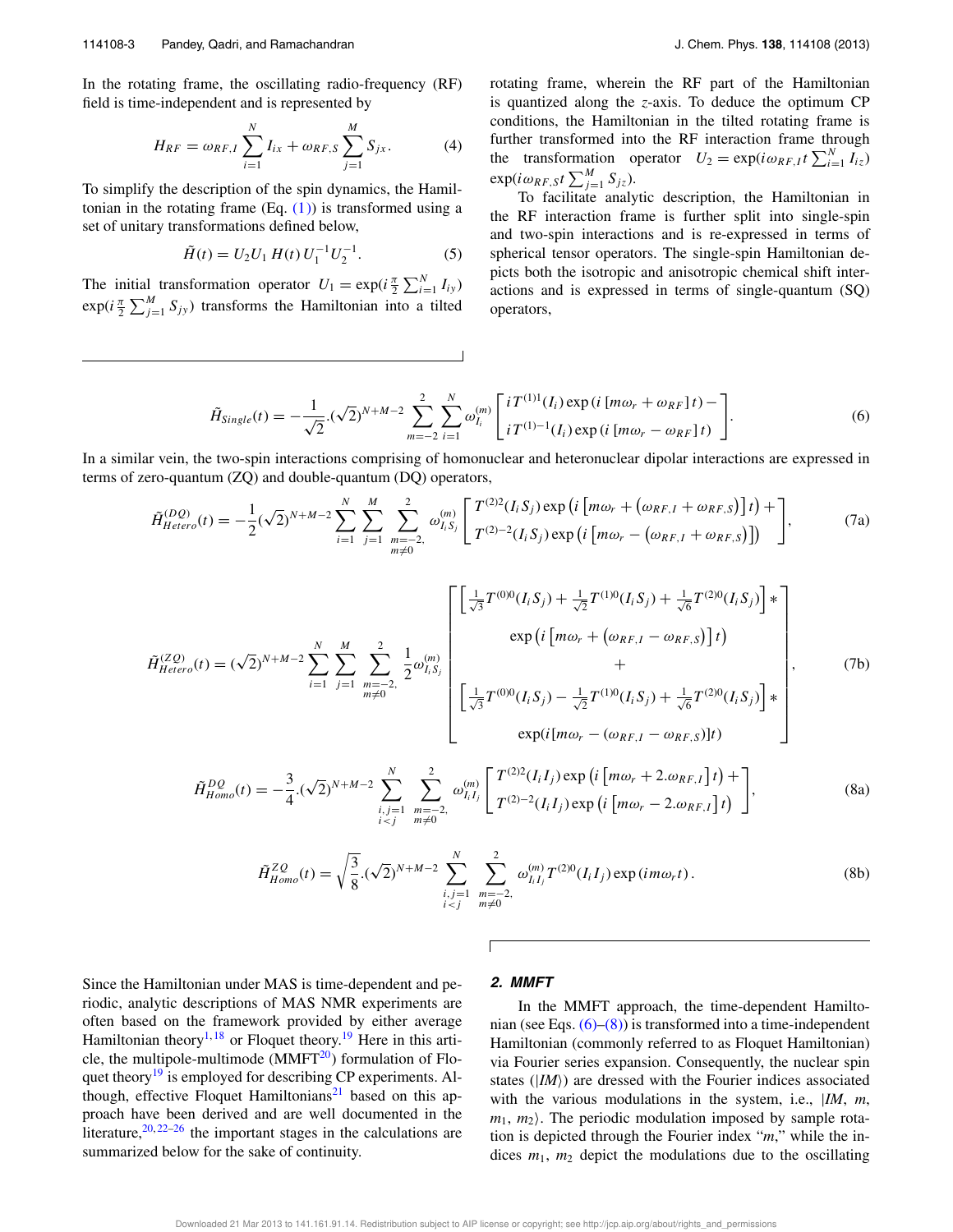RF fields on spins *I* and *S*, respectively. To reduce the complexity in the infinite dimensional Floquet vector space, effective Floquet Hamiltonians based on the method of contact transformation<sup>27</sup> are derived. To facilitate the implementation of the contact transformation procedure, the Floquet Hamiltonian is re-expressed as a sum comprising of a zero-order  $(H_0)$ and a perturbing Hamiltonian  $(H_1)$ ,

$$
H_F = H_0 + H_1. \tag{9}
$$

In general, the zero-order Hamiltonian in the Floquet-Hilbert space<sup>28</sup> is expressed through operators that are diagonal both in the spin and Fourier space (i.e.,  $\langle IM, m, m_1, m_2 | I_F^{(m)} | IM, m', m'_1, m'_2 \rangle = m \, \delta_{m',m} \delta_{m'_1, m_1}$  $\delta_{m'_2,m_2}$ ),

$$
H_0 = \omega_r I_F^{(m)} + \omega_{RF, I} I_{F_1}^{(m_1)} + \omega_{RF, S} I_{F_2}^{(m_2)}.
$$
 (10)

The perturbing Floquet Hamiltonian  $H_1$  is defined in terms of Floquet operators that are off diagonal in the Fourier space,

$$
H_1 = H_F^{(I)} + H_F^{(S)} + H_F^{(IS)},\tag{11}
$$

$$
H_F^{(I)} = \sum_{m,m_1} \sum_{i=1}^N \sum_{q=-1}^1 G_{m,m_1}^{(1)q}(I_i) i T_{m,m_1}^{(1)q}(I_i)
$$
  
+ 
$$
\sum_{\substack{i,j=1, \ m,m_1}}^N \sum_{k=0}^2 \sum_{q=-k}^k \sum_{q=-k}^k \left[ G_{m,m_1}^{(k)q}(I_i I_j) T_{m,m_1}^{(k)q}(I_i I_j) \right],
$$
(12a)

$$
H_F^{(S)} = \sum_{m,m_2} \sum_{i=1}^{M} \sum_{q=-1}^{1} G_{m,m_1}^{(1)q}(S_i) i T_{m,m_2}^{(1)q}(S_i)
$$
  
+ 
$$
\sum_{\substack{i,j=1, m,m_2}}^{M} \sum_{k=0}^{2} \sum_{q=-k}^{k} \left[ G_{m,m_2}^{(k)q}(S_i S_j) T_{m,m_2}^{(k)q}(S_i S_j) \right],
$$
  
(12b)

$$
H_F^{(IS)} = \sum_{m,m_1,m_2} \sum_{i=1}^N \sum_{j=1}^M \sum_{k=0}^2 \sum_{q=-k}^k
$$
  
 
$$
\times \left[ G_{m,m_1,m_2}^{(k)q} (I_i S_j) T_{m,m_1,m_2}^{(k)q} (I_i S_j) \right].
$$
 (12c)

The "*G*" coefficients in Eq. (12) could be deduced from the coefficients described in Eqs.  $(6)$ – $(8)$  inclusive of the numerical constants (i.e.,  $G_{m,m_1}^{(1)\pm1}(I_i) = \mp \frac{1}{\sqrt{n}}$  $\frac{1}{2} \cdot (\sqrt{2})^{N+M-2} \omega_{I_i}^{(m)},$  $G_{m,m_1}^{(k)q}(I_iI_j) = -\frac{3}{4} \cdot (\sqrt{2})^{N+M-2} \omega_{I_iI_j}^{(m)}$ , etc.) and are similar to our earlier description.<sup>26</sup>

The second stage in the calculation involves the folding of the off-diagonal contributions due to  $H<sub>1</sub>$ . In contrast to the standard perturbation theory, the perturbation corrections in the contact transformation method are derived through unitary transformations and are expressed in terms of operators. The transformed Hamiltonian (referred to as effective Hamiltonian) to second-order after a single transformation is represented by

$$
H_F^{eff} = \exp(iS_1)H_F \exp(-iS_1)
$$
  
=  $H_0^{(1)} + H_1^{(1)} + H_2^{(1)}$ ,

$$
H_0^{(1)} = H_0,
$$
\n
$$
H_1^{(1)} = H_1 + i[S_1, H_0],
$$
\n
$$
H_2^{(1)} = \frac{i}{2}[S_1, H_1].
$$
\n(13)

In the above equation, the transformation function  $S_1$  is expressed in terms of operators whose coefficients are carefully chosen to compensate the off-diagonality due to  $H_1$ , i.e.,  $-H_1 = i[S_1, H_0]$ . The term  $H_n^{(1)}$  in Eq. (13) denotes the *n*th order correction to the zero-order Hamiltonian resulting from a single transformation.

The final stage involves the description of the timeevolution of the system through the quantum-Liouville equation given below,

$$
i\hbar \frac{d\rho(t)}{dt} = \left[ H_F^{eff}, \rho(t) \right]. \tag{14}
$$

To facilitate analytic description of polarization transfer in CP experiments, Eq. (14) is reformulated in terms of coupled differential equations,  $29,30$ 

$$
i\hbar \frac{d}{dt} \Phi_q^{(k)}(\lambda, t)
$$
  
= 
$$
\underbrace{Trace[T^{(k)-q}(\lambda)[H, T^{(k')q'}(\lambda')]}_{P^{(k')q'}(\lambda')} \Phi_{q'}^{(k')}(\lambda', t). \quad (15)
$$

A brief description of first-order and second-order CP experiments based on the effective Hamiltonian approach is summarized in Sec. II B.

#### **B. Effective Floquet Hamiltonians for first-order and second-order CP experiments**

When the amplitudes of the RF fields are adjusted to one of the matching conditions<sup>7</sup> ( $|v_{RF,S} \pm v_{RF,I}| = v_r$  or  $2v_r$ ), a part of the two-spin Hamiltonian (refer to Eq. (7b)) becomes time-independent under MAS conditions (commonly referred to as "recoupled Hamiltonian"). In such cases, the recoupled Hamiltonian is included as a diagonal contribution<sup>22, 26</sup> along  $H_1$  and the transformation function is carefully chosen only to compensate the off-diagonal contributions in  $H_1$ . The secondorder corrections  $(H_2^{(1)})$  to the zero-order Hamiltonian are composed of single-spin, two-spin, and three-spin operators. For a given system, the single-spin operators to second-order result from cross-terms between (a) single-spin operators (say  $CSA \times CSA$ ) and (b) two-spin operators associated with the same pair of spin, while the cross-terms between single-spin and two-spin operators in  $(CSA \times dipolar$  interactions) result in two-spin operators. The cross-terms between different pairs of dipolar interactions (with at least one-spin being common) result in three-spin operators. A detailed description of the second-order contributions is summarized in Table I (refer to the Appendix), along with a generalization for extensions to *N*-coupled spin  $(I = 1/2)$  systems.

Employing the results summarized in Table I, the first-order contribution to the effective Hamiltonian in CP

Downloaded 21 Mar 2013 to 141.161.91.14. Redistribution subject to AIP license or copyright; see http://jcp.aip.org/about/rights\_and\_permissions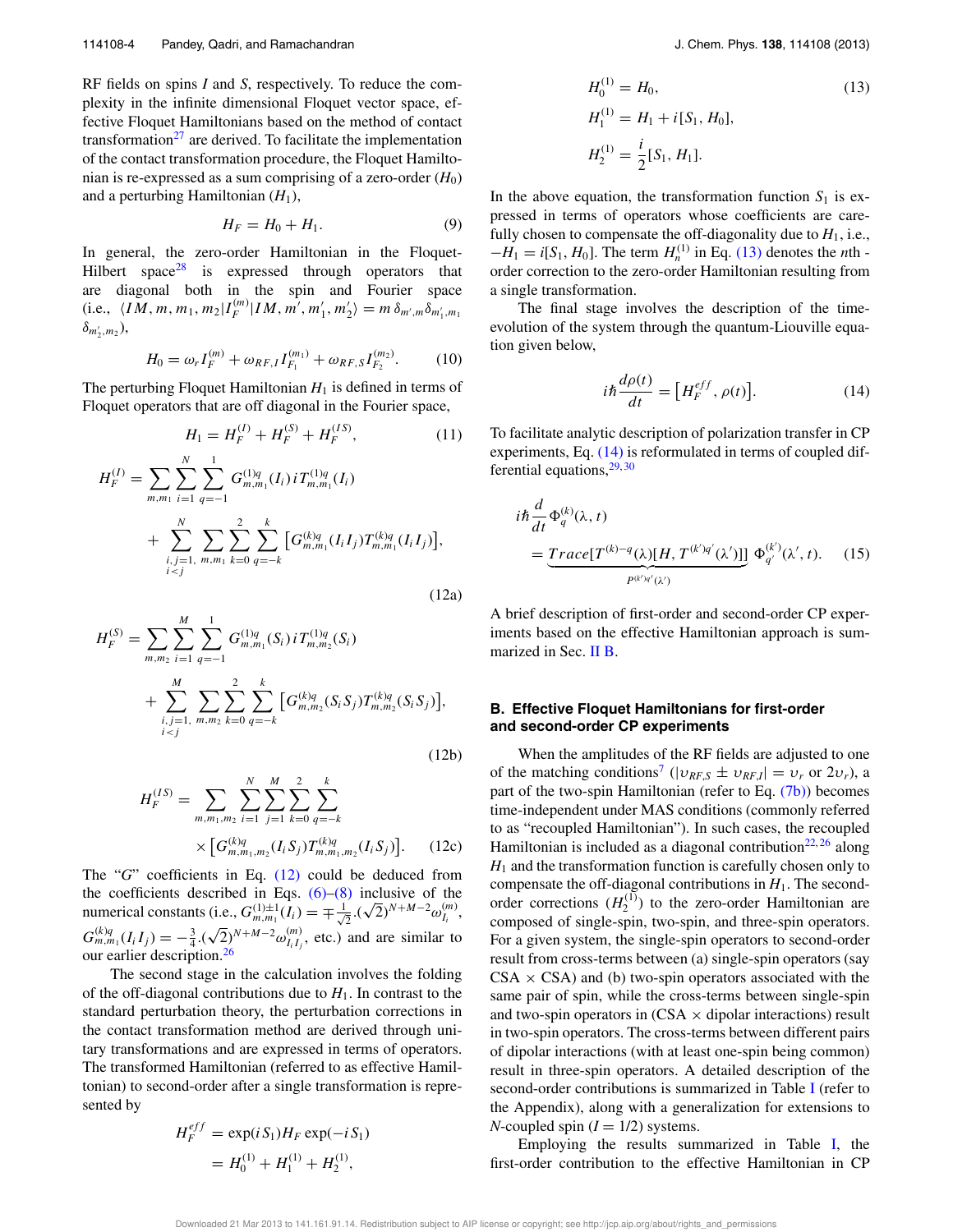experiments is expressed in terms of two-spin operators,

$$
H_1^{(1)} = H_{1,dia} = \underbrace{\sum_{i=1}^{N} \sum_{j=1}^{M} \sum_{k=0}^{2} A^{(k)0} (I_i S_j) T^{(k)0} (I_i S_j)}_{\text{Two-Spin}}.
$$
 (16)

In a similar vein, the second-order contributions are composed of single spin and three-spin operators as represented below,

$$
H_2^{(1)} = \underbrace{\sum_{\lambda=I,S} \sum_{i} B^{(1)0}(\lambda_i) . i T^{(1)0}(\lambda_i)}_{\text{Single-spin}}
$$
  
+ 
$$
\underbrace{\sum_{i} \sum_{r,j=1}^{M} B_1^{(k)0} (I_i S_j S_r) T^{(k)0} (I_i S_j S_r)}_{\text{j-r}} + \underbrace{\sum_{i,j=1}^{N} \sum_{r=1}^{M} B_1^{(k)0} (I_i I_j S_r) T^{(k)0} (I_i I_j S_r)}_{\text{Three-Spin}}.
$$
 (17)

Based on Eq. (13), the effective Hamiltonian describing firstorder CP experiments is represented by

$$
H_F^{eff} = H_0^{(1)} + H_1^{(1)} + H_2^{(1)}.
$$
 (18)

Subsequently, employing the effective Hamiltonians in Eq. (15), the polarization transfer between an isolated spin pair (*IS*) (panel (a), Figure 2) is described using a set of coupled differential equations<sup>22, 23, 26</sup> comprising of single-spin  $(\Phi_0^{(1)}(\lambda, t), \lambda = I, S)$  and two-spin polarizations  $(\Phi_0^{(k)}(IS, t), k = 0, 1, 2),$ 

$$
i\hbar \frac{d}{dt} \Phi_0^{(1)}(I, t) = \sum_{k=0}^2 P^{(k)0}(IS) \Phi_0^{(k)}(IS, t),
$$
  

$$
i\hbar \frac{d}{dt} \Phi_0^{(1)}(S, t) = \sum_{k=0}^2 P^{(k)0}(IS) \Phi_0^{(k)}(IS, t),
$$
 (19)

$$
i\hbar \frac{d}{dt} \Phi_0^{(k)}(IS, t) = \sum_{\lambda = I, S} P^{(1)0}(\lambda) \Phi_0^{(1)}(IS, t)
$$

$$
+ \sum_{\lambda = I, S} \sum_{k=0}^{2} P^{(k)0}(IS) \Phi_0^{(k)}(\lambda, t).
$$

When the magnitude of the coefficients associated with the single-spin operators exceeds the magnitude of the coefficients associated with two-spin operators (i.e.,  $P^{(1)0}(\lambda)$  $> P^{(k)0}(IS)$ , the above coupled-differential equations reduce to a much simpler form given below,

$$
i\hbar \frac{d}{dt} \Phi_0^{(1)}(I, t) = 0,
$$
  
\n
$$
i\hbar \frac{d}{dt} \Phi_0^{(1)}(S, t) = 0,
$$
  
\n
$$
i\hbar \frac{d}{dt} \Phi_0^{(k)}(IS, t) = \sum_{\lambda=I, S} P^{(1)0}(\lambda) \Phi_0^{(1)}(IS, t).
$$
\n(20)

Consequently, the single-spin polarizations  $\Phi_0^{(1)}(\lambda, t)$  remain invariant and polarization transfer among spins is unobserved in CP experiments.

While the above differential equations provide an intuitive framework for understanding the spin dynamics in an isolated spin pair, their utility in providing analytic insights is limited primarily due to the increase in the number of differential equations in strongly coupled systems. For example, the effective Hamiltonian of a three-spin system in the Liouville space comprises of three single-spin, nine two-spin (three for a pair), and seven three-spin operators. Hence, descriptions based on the effective Hamiltonian approach are less suited for studying polarization transfer among strongly coupled spin systems. To alleviate this problem, an alternate approach in the form of "truncated effective Hamiltonians" employing fewer differential equations is proposed in Sec. II C.

#### **C. Concept of truncated effective Hamiltonians**

To describe the mechanism of polarization transfer in strongly coupled systems, the effective Hamiltonians derived in Sec. II B are restructured based on the phenomenon of dipolar truncation. Employing this approach, truncated effective Hamiltonians are proposed by retaining only the dominant contributions in the effective Hamiltonians. Although, such an approach reduces the number of coupled differential equations in the Liouville space, the validity of such approximations could only be verified through a comparison between analytic simulations emerging from the truncated Hamiltonians and the exact numerical simulations comprising of the entire spin system of interest. Employing the model systems depicted in Figure 1, truncated effective Hamiltonians are proposed for describing the polarization transfer observed in firstorder and second-order CP experiments.

#### **1. First-order CP experiments**

As illustrated through the simulations depicted in Figure 2(b), the stronger dipolar interaction due to  $C_{\beta}$ - $H_{\beta 1}$  ( $\omega_{C_{\beta}H_{\beta 1}}$ ) truncates the polarization transfer to  $C_{\alpha}$  (i.e.,  $\omega_{C_\beta H_{\beta 1}} > \omega_{C_\alpha H_{\beta 1}}$ ) in the three-spin system  $C_\alpha C_\beta H_{\beta 1}$ . Consequently, a truncated effective Hamiltonian in the form of  $H_{F,Three}^{(eff)T}$  comprising of  $T^{(k)0}(C_{\beta}H_{\beta_1})$  and single-spin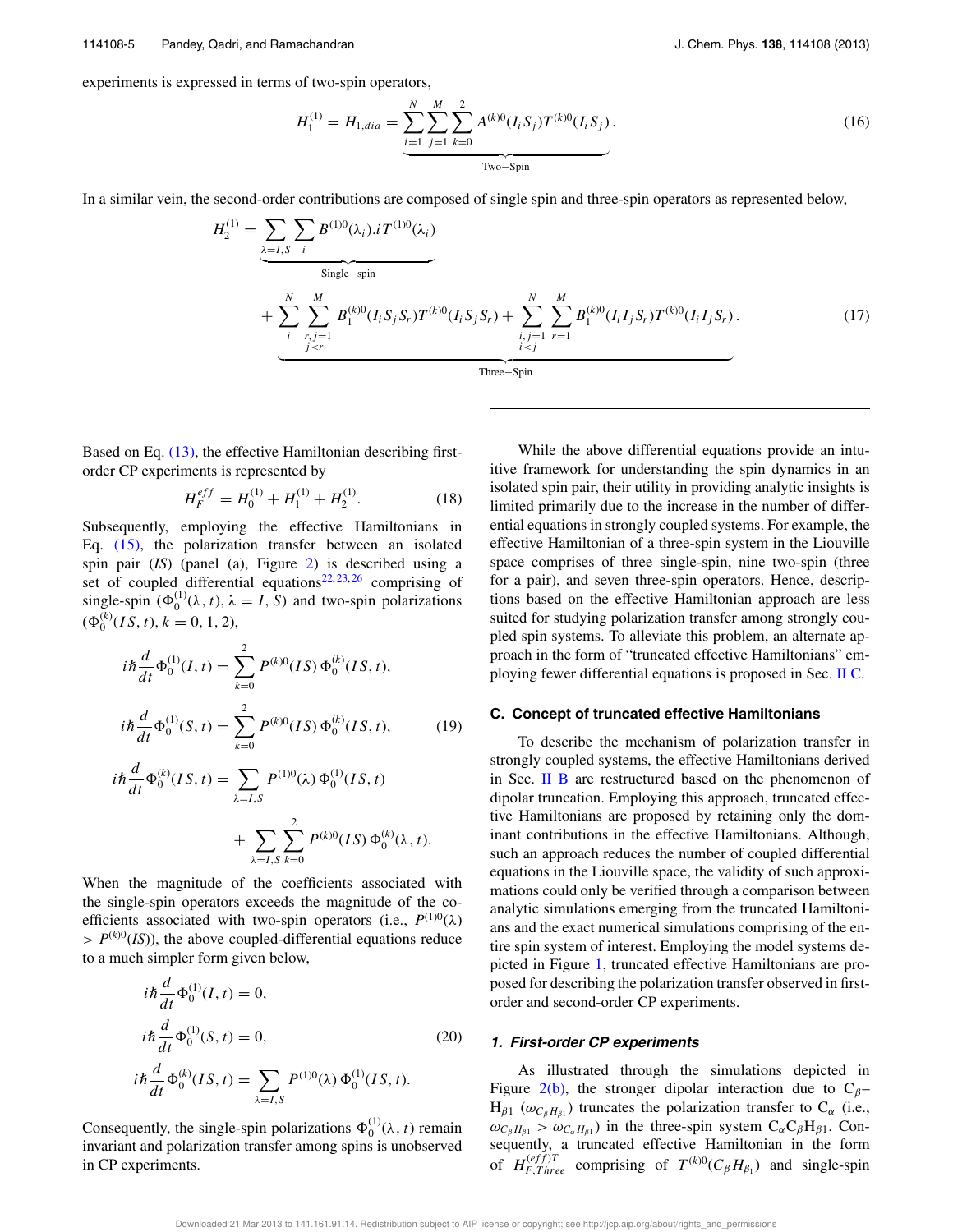

FIG. 3. Simulations depicting the polarization transfer to  $C_{\alpha}$  (red) and  $C_{\beta}$ (black) in the model three-spin system (Figure  $1(b)$ ). The analytic simulations in panel (a1) correspond to the complete effective Hamiltonian, while those depicted in panel (b1) correspond to the reduced Hamiltonian. Solid lines depict analytic simulations, while the numerical simulations are indicated by dots.

operators  $T^{(1)0}(C_{\beta}), T^{(1)0}(H_{\beta_1})$  is proposed for describing the polarization transfer observed in  $C_{\alpha}C_{\beta}H_{\beta 1}$  (Figure 1(b)). Due to the smaller magnitude of the second-order coefficients (see Table I), the contributions from the three-spin operators are neglected and the truncated effective Hamiltonian is expressed only in terms of single-spin and two-spin operators:

$$
H_{F,Three,C_{\beta}}^{(eff)T} = \sum_{k=0}^{2} A^{(k)0} (C_{\beta} H_{\beta_1}) T^{(k)0} (C_{\beta} H_{\beta_1}) + \sum_{\lambda = C_{\beta}, H_{\beta_1}} B^{(1)0} (\lambda). i T^{(1)0} (\lambda). \tag{21}
$$

To test the validity of this approach, analytic simulations depicting polarization transfer to  $C_{\alpha}$  and  $C_{\beta}$  in  $C_{\alpha}C_{\beta}H_{\beta 1}$  are compared in Figure 3 with exact numerical simulations (inclusive of all three-spins). For illustrative purposes, the analytic simulations emerging from both effective (panel (a1)) and truncated (panel (b1)) Hamiltonians are compared with exact numerical simulations. In contrast to the effective Hamiltonian approach, polarization transfer to  $C_\beta$  (depicted in panel (b1)) is simulated within a reduced subspace comprising of spins  $C_\beta$  and  $H_{\beta 1}$ . Hence, the truncated effective Hamiltonian approach provides an alternate framework for describing the dipolar truncation effect observed in  $C_{\alpha}C_{\beta}H_{\beta1}$ .

To explain the enhanced polarization transfer observed in  $C_{\alpha}C_{\beta}H_{\beta1}H_{\beta2}$  (see Figure 2(c)), we propose a model, wherein, polarization transfer to  $C_\beta$  results from only one of the protons, say H<sub>β1</sub> in  $C_{\alpha}C_{\beta}H_{\beta1}H_{\beta2}$ . Consequently, the polarization from  $H_{\beta 2}$  is readily transferred to  $C_{\alpha}$  without the destructive influence of the stronger  $C_\beta$ -H<sub>β2</sub> dipolar coupling. Based on this model, the truncated effective Hamiltonians describing polarization transfer to  $C_\beta$  and  $C_\alpha$  are derived and represented by

$$
H_{F,Four,C_{\beta}}^{(eff)T} = \sum_{k=0}^{2} A^{(k)0} (C_{\beta} H_{\beta_1}) T^{(k)0} (C_{\beta} H_{\beta_1}) + \sum_{\lambda = C_{\beta}, H_{\beta_1}} B^{(1)0} (\lambda). i T^{(1)0} (\lambda), \qquad (22)
$$

$$
H_{F,Four, C_{\alpha}}^{(eff)T} = \sum_{k=0}^{2} A^{(k)0} (C_{\alpha} H_{\beta_2}) T^{(k)0} (C_{\alpha} H_{\beta_2}) + \sum_{\lambda = C_{\alpha}, H_{\beta_2}} B^{(1)0} (\lambda). i T^{(1)0} (\lambda). \tag{23}
$$



FIG. 4. Simulations depicting polarization transfer to  $C_{\alpha}$  in  $C_{\alpha}C_{\beta}H_{\beta1}H_{\beta2}$ (Figure  $1(c)$ ). The analytic simulations comprise of both the complete (a1) and truncated (b1) effective Hami1tonians (comprising of only  $C_{\alpha}H_{\beta 2}$ ). The analytic simulations presented are compared with the exact numerical simulations (dots) involving all the four spins in  $C_{\alpha}C_{\beta}H_{\beta1}H_{\beta2}$ .

In a similar vein, the stronger coupling in the form of  $C_\beta - H_{\beta 1}(\omega_{C_\beta H_{\beta 1}})$  truncates the  $C_\beta - H_\gamma$  dipolar coupling in  $C_{\alpha}C_{\beta}H_{\beta1}H_{\gamma}$  (Figure 2(d)) and facilitates the propagation of spin polarization to  $C_{\alpha}$ . Hence, based on the truncated effective Hamiltonian approach, polarization transfer to  $C_\beta$  and  $C_\alpha$ in the model four-spin system  $C_{\alpha}C_{\beta}H_{\beta}H_{\gamma}$  should result primarily from  $H_{\beta 1}$  ( $H_{\beta 1} \rightarrow C_{\beta}$  through  $T^{(k)0}(C_{\beta}H_{\beta_1})$ ) and  $H_{\gamma}$  $(H_\gamma \to C_\alpha \text{ through } T^{(k)0}(C_\alpha H_\gamma)),$  respectively.

To verify the validity of the proposed models based on truncated effective Hamiltonians, analytic simulations emerging from both effective and truncated Hamiltonians were compared with exact numerical simulations. In Figure 4, polarization transfer to  $C_{\alpha}$  in  $C_{\alpha}C_{\beta}H_{\beta1}H_{\beta2}$  is calculated both from the effective (panel (a1)) and truncated effective Hamiltonians (panel (b1)) and compared with exact numerical methods (indicated by dots). As depicted (in Figure  $4(b1)$ ), the analytic simulations emerging from the truncated effective Hamiltonians (comprising of  $C_\alpha$  and  $H_{\beta 2}$ ) are in good agreement with the four-spin numerical simulations in  $C_{\alpha}C_{\beta}H_{\beta1}H_{\beta2}$ . Hence, the truncation effect imposed by the stronger  $C_\beta$ -H<sub>β1</sub> coupling on  $C_\beta$ -H<sub>β2</sub> indirectly influences (facilitates) the transfer of polarization from  $H_{\beta 2}$  to  $C_{\alpha}$ in  $C_{\alpha}C_{\beta}H_{\beta1}H_{\beta2}$ . While the efficiency of transfer from  $H_{\beta2}$  $\rightarrow$  C<sub>α</sub> in C<sub>α</sub>C<sub>β</sub>H<sub>β1</sub>H<sub>β2</sub> is higher in contrast to the threespin simulations depicted in Figure 2(b), it is still diminished in comparison to the simulations depicting polarization transfer in an isolated spin pair (see Figure  $2(a)$ ). This reduction in efficiency is attributed to the influence of the passive spin H<sub>β1</sub> through the H<sub>β1</sub>–H<sub>β2</sub> dipolar coupling in  $C_{\alpha}C_{\beta}H_{\beta1}H_{\beta2}$ . Although, matching conditions (say  $\omega_{RF,S}$  =  $\frac{1}{2}\omega_r$ ) corresponding to the reintroduction of  $H_{\beta 1}$ – $H_{\beta 2}$  dipolar interactions are avoided in CP-MAS experiments, their manifestations through second-order cross-terms are inevitable in strongly coupled systems. As summarized in Table I, secondorder cross-terms between the  $\mathrm{^{1}H-^{1}H}$  dipolar interactions  $(H_{H_{\beta 1}-H_{\beta 2}} \times H_{H_{\beta 1}-H_{\beta 2}})$  result in longitudinal single-spin operators  $T^{(1)0}(H_{\beta_1})$  and have been incorporated in the truncated effective Hamiltonians (Eqs.  $(17)$  and  $(18)$ ) for better agreements with exact numerical simulations. Hence, the truncated effective Hamiltonian approach provides an adequate framework for the inclusion of both passive and active spins in a reduced subspace within the Liouville space.

In general, depending on the magnitude of the  $\mathrm{^{1}H-^{13}C}$ dipolar-coupling constants, the influence of passive spins in

Downloaded 21 Mar 2013 to 141.161.91.14. Redistribution subject to AIP license or copyright; see http://jcp.aip.org/about/rights\_and\_permissions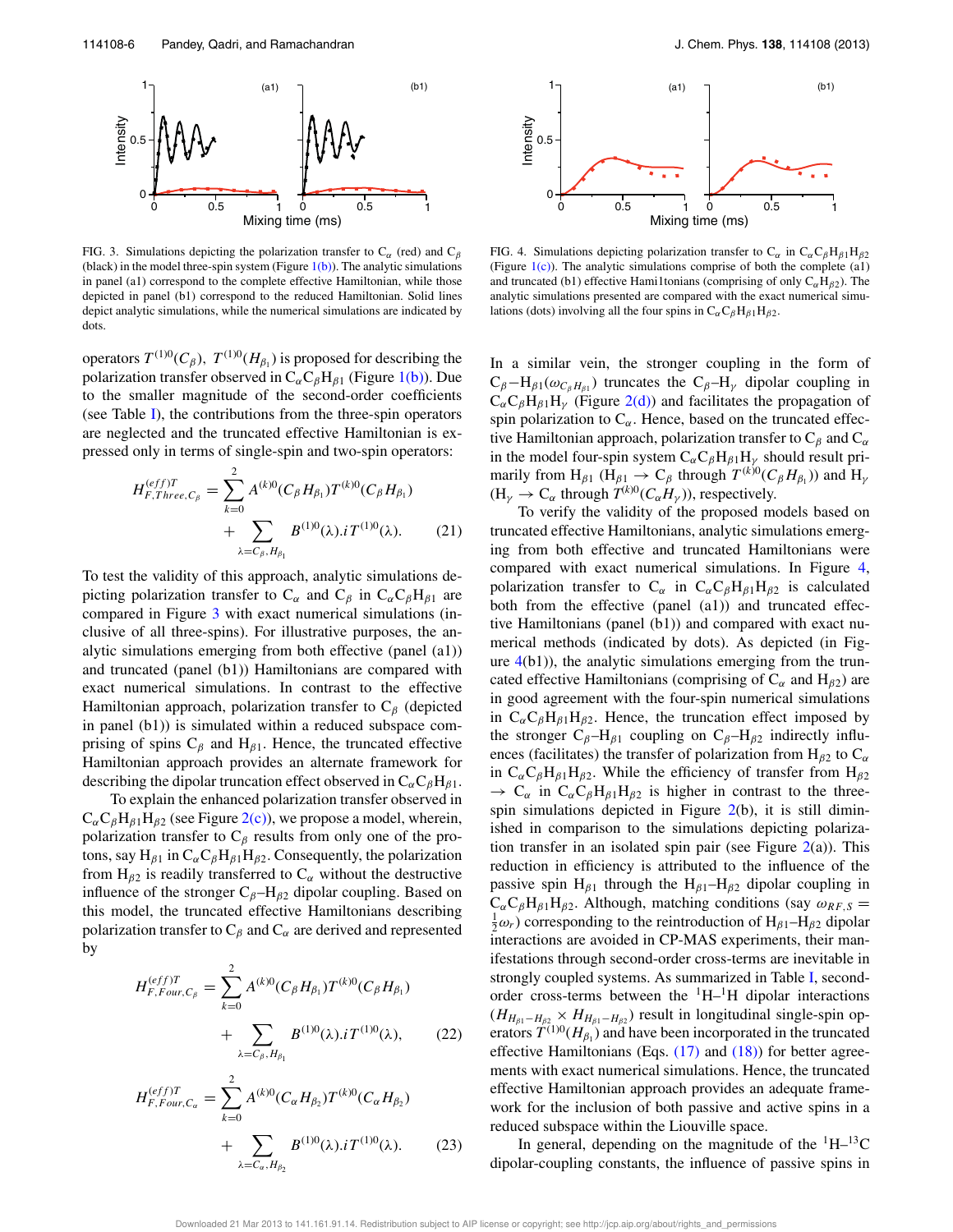

FIG. 5. Simulations highlighting the role of  ${}^{1}H-{}^{1}H$ -homonuclear dipolar interactions on polarization transfer to C<sub>α</sub> in (a1) C<sub>α</sub>C<sub>β</sub> H<sub>β1</sub>H<sub>β2</sub>, (b1)  $C_{\alpha}H_{\gamma}C_{\beta}H_{\beta1}$ , and (c1)  $C_{\alpha}H_{\alpha}C_{\beta}H_{\beta1}$ . The analytic simulations based on the reduced effective Hamiltonian (solid lines in red) are compared with the exact numerical simulations (dots) involving all the four spins in the chosen model systems. The analytic simulations depicted in blue represent the absence of  $1H-1H$  dipolar coupling in the reduced Hamiltonian.

CP experiments varies. To illustrate this aspect, polarization transfer to  $C_{\alpha}$  in  $C_{\alpha}C_{\beta}H_{\beta 1}H_{\beta 2}$  (Figure 5a1),  $C_{\alpha}C_{\beta}H_{\beta 1}H_{\gamma}$ (Figure 5b1), and  $C_{\alpha}H_{\alpha}C_{\beta}H_{\beta 1}$  (Figure 5c1) is depicted both in the presence (indicated in red) and absence (indicated in blue) of the second-order cross-terms resulting from the <sup>1</sup>H– <sup>1</sup>H dipolar interactions. As depicted in Figure  $5$ , the analytic simulations from the truncated effective Hamiltonians (indicated in red) are in good agreement with the numerical simulations (dots) in all the model four-spin systems. Due to smaller magnitude of the  $C_{\alpha}$ –H<sub>β2</sub> dipolar coupling constant, the second-order cross-terms resulting from  $^1H$ – $^1H$ dipolar interactions have a prominent role in the efficiency of polarization transfer in  $C_{\alpha}C_{\beta}H_{\beta 1}H_{\beta 2}$  (depicted in blue in panel (a1)). Hence, polarization transfer to  $C_{\alpha}$  in the model four-spin systems (depicted through Figures  $1(c)-1(e)$ ) could, in principle, be described within an isolated two-spin framework comprising of  $C_{\alpha}$ –H<sub>β2</sub>,  $C_{\alpha}$ –H<sub>γ</sub>, and  $C_{\alpha}$ –H<sub>α</sub> dipolar couplings, respectively. The truncated effective Hamiltonians are represented by

$$
H_{F,Four, C_{\alpha}}^{(eff)T} = \sum_{k=0}^{2} A^{(k)0} (C_{\alpha} H_{\alpha}) T^{(k)0} (C_{\alpha} H_{\alpha}) + \sum_{\lambda = C_{\alpha}, H_{\alpha}} B^{(1)0} (\lambda). i T^{(1)0} (\lambda), \qquad (24)
$$

$$
H_{F,Four,C_{\beta}}^{(eff)T} = \sum_{k=0}^{2} A^{(k)0} (C_{\beta} H_{\beta_1}) T^{(k)0} (C_{\beta} H_{\beta_1}) + \sum_{\lambda = C_{\beta}, H_{\beta_1}} B^{(1)0} (\lambda). i T^{(1)0} (\lambda). \tag{25}
$$

In a similar vein, polarization transfer to  $C_{\alpha}$  in the model fivespin system  $C_{\alpha}H_{\alpha}C_{\beta}H_{\beta1}H_{\beta2}$  was simulated using truncated effective Hamiltonians (see Figure 6).

Based on the extensive analytic simulations, a schematic decomposition of polarization transfer in the chosen model systems is summarized through Figure 7. Hence, in a strongly coupled system, dipolar truncation seems to be the driving force behind the propagation of spin polarization in firstorder based CP experiments. In Sec. II C 2, we explore the suitability of truncated effective Hamiltonians in understanding the propagation of spin polarization in second-order CP experiments.



FIG. 6. Simulations depicting polarization transfer to  $C_{\alpha}$  in the model fivespin system depicted ( $C_{\alpha}H_{\alpha}C_{\beta}H_{\beta1}H_{\beta2}$ ) in Figure 1(f). The analytic simulations (solid lines) comprising of both the complete (a1) and reduced (b1) effective Hami1tonians are compared with five-spin numerical simulations.

#### **2. Second-order CP experiments**

To minimize the effects of sample heating (due to RF fields) and facilitate implementation of CP-MAS experiments at faster spinning frequencies, schemes based on second-order recoupling were preferred over first-order CP experiments. In contrast to first-order based schemes, the three-spin operators (see Table I) resulting from cross-terms between different pairs of dipolar interactions such as (a) heteronuclear X heteronuclear dipolar interactions (say  $C_1-H_1 X C_1-H_2$ ) and (b) cross-terms from homonuclear X heteronuclear interactions (such as  $C_1-H_1 \times H_1-H_2$ ) facilitate the propagation of polarization in second-order based schemes.

For example, in PAIN-CP $^{11}$  type experiments, polarization transfer from carbon to nitrogen is mediated through a proton that is coupled to both the spins (i.e., secondorder cross-terms resulting from  $C-H_1$  X N–H<sub>1</sub>), while in second-order recoupling  $(SOCP)^{10}$  experiments cross-terms from both (a) and (b) aid in polarization transfer. In Figure 8,



FIG. 7. Schematic decomposition of polarization transfer in the model systems depicted in Figure 1.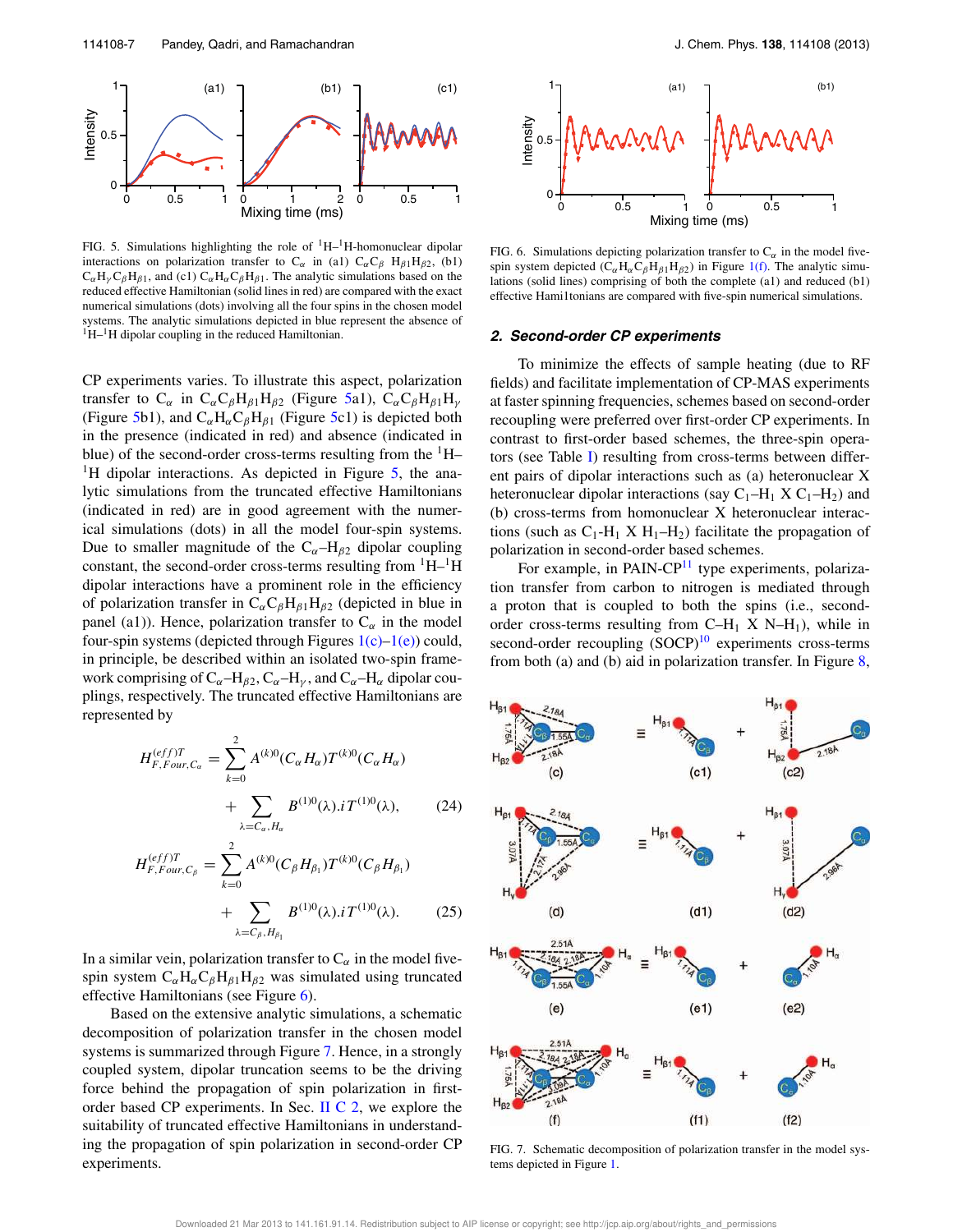

FIG. 8. Simulations depicting the polarization transfer to  $C_{\alpha}$  in (a1)  $C_{\alpha}H_{\beta1}H_{\beta2}$ , (b1)  $C_{\alpha}C_{\beta}H_{\beta1}H_{\beta2}$ , and (c1)  $C_{\alpha}H_{\alpha}C_{\beta}H_{\beta1}H_{\beta2}$  based on second-order recoupling (SOCP). The simulations were performed at υ*<sup>r</sup>*  $= 60$  kHz and  $v_{RF, C} = v_{RF, H} = 18$  kHz.

analytic simulations (based on effective Hamiltonians) depicting polarization transfer to  $C_{\alpha}$  in SOCP experiments in model three ( $C_{\alpha}H_{\beta1}H_{\beta2}$ ), four ( $C_{\alpha}C_{\beta}H_{\beta1}H_{\beta2}$ ), and five-spin  $(C_{\alpha}H_{\alpha}C_{\beta}H_{\beta1}H_{\beta2})$  systems are compared with exact numerical simulations (represented by dots).

Based on the effective Hamiltonian approach, polarization transfer in SOCP experiments is described through differential equations comprising of single-spin (e.g.,  $\Phi_0^{(1)}(\lambda, t)$ ,  $\lambda = I_1, I_2, S$ ) and three-spin polarizations  $(\Phi_0^{(k)}(I_i I_j S, t)),$ 

$$
i\hbar \frac{d}{dt} \Phi_0^{(1)}(\lambda, t) = \sum P^{(k)0}(I_i I_j S) \Phi_0^{(k)}(I_i I_j S, t),
$$
  

$$
i\hbar \frac{d}{dt} \Phi_0^{(k)}(I_i I_j S, t) = \sum P^{(k_1)0}(I_i I_j S) \Phi_0^{(1)}(\lambda, t) + \sum P^{(1)0}(\lambda) \Phi_0^{(k_1)}(I_i I_j S, t).
$$
 (26)

Since polarization transfer in SOCP experiments is facilitated through three-spin operators, analytic descriptions based on the concept of effective Hamiltonians become less insightful when extended to larger groups of spin systems.

To explore the utility of truncated effective Hamiltonians in SOCP experiments, we begin our discussion with numerical simulations depicting polarization transfer to  $C_{\alpha}$  in (a1)  $C_{\alpha}H_{\beta1}H_{\beta2}$ , (b1)  $C_{\alpha}H_{\beta1}H_{\gamma}$ , and (c1)  $C_{\alpha}H_{\alpha}H_{\beta1}$  in Figure 9. The above three-spin models have been carefully chosen to illustrate the combined effects of homonuclear and heteronuclear dipolar couplings in the propagation of spin polarization in second-order CP experiments.

Since three-spin operators (resulting from (a)  $C_1-H_1 X$  $C_1-H_2$ ) (b)  $C_1-H_1 X H_1-H_2$ ) facilitate the propagation of spin



FIG. 9. Simulations depicting polarization transfer to  $C_{\alpha}$  in model threespin systems (a1)  $C_{\alpha}H_{\beta 1}H_{\beta 2}$ , (b1)  $C_{\alpha}H_{\beta 1}H_{\gamma}$ , and (c1)  $C_{\alpha}H_{\alpha}H_{\beta 1}$  based on second-order recoupling (SOCP). The simulations were performed at υ*<sup>r</sup>*  $= 60$  kHz and  $v_{RF, C} = v_{RF, H} = 18$  kHz. The analytic simulations depicted in blue represent the absence of  ${}^{1}H-{}^{1}H$  dipolar coupling in the reduced effective Hamiltonian.



FIG. 10. Simulations depicting polarization transfer to  $C_{\alpha}$  in model fourspin systems (a1)  $C_{\alpha}C_{\beta}H_{\beta1}H_{\beta2}$ , (b1)  $C_{\alpha}C_{\beta}H_{\beta1}H_{\gamma}$ , and (c1)  $C_{\alpha}H_{\alpha}C_{\beta}H_{\beta1}$ based on second- order recoupling (SOCP). The simulations were performed at  $v_r = 60$  kHz and  $v_{RF, C} = v_{RF, H} = 18$  kHz. The analytic simulations depicted in black are derived from the three-spin model based on reduced effective Hamiltonian. The simulations depicted in red correspond to the four-spin model with solid lines depicting the analytic simulations (complete effective Hamiltonian) and dots denoting four-spin numerical simulations.

polarization in SOCP experiments, the simulations depicting the polarization transfer to  $C_{\alpha}$  in  $C_{\alpha}H_{\beta 1}H_{\beta 2}$  are bit counterintuitive, given that the magnitude of the second-order threespin coefficients (refer Table I) in  $C_{\alpha}H_{\beta 1}H_{\beta 2}$  is greater in comparison to the three-spin models depicted in panels b1 and c1. To explain this anomalous result, we revisit the differential equations presented in Eq. (26).

In accord with the description of first-order based schemes, the coupled differential equations (see Eq.  $(26)$ ) reduce to a much simpler form, when the magnitude of the coefficients associated with single-spin operators exceeds the magnitude of the three-spin coefficients (i.e.,  $P^{(1)0}(I_i)$  $> P^{(k)0}(I_iI_jS)),$ 

$$
i\hbar \frac{d}{dt} \Phi_0^{(1)}(\lambda, t) = 0,
$$
  
\n
$$
i\hbar \frac{d}{dt} \Phi_0^{(k)}(I_i I_j S, t) = \sum P^{(1)0}(I_i) \Phi_0^{(k_1)}(I_i I_j S, t).
$$
\n(27)

Consequently, transfer of polarization among spins is inhibited in CP experiments. This aspect is exemplified in Figure 9 through a series of analytic simulations both in the presence (red) and absence of (depicted in blue) the secondorder cross-terms resulting from the  $\rm{^1H-^1H}$  dipolar interactions. As illustrated (see panels 9b1, 9c1) in strongly coupled systems (a condition satisfied in systems comprising of directly bonded  $^{13}$ C and  $^{1}$ H), the second-order cross-terms due to  ${}^{1}H-{}^{1}H$  dipolar interactions are of lesser consequence. Hence, in the weak-coupling limit, the stronger homonuclear coupling ( ${}^{1}H-{}^{1}H$ ) truncates the heteronuclear coupling ( ${}^{13}C-$ <sup>1</sup>H) and is primarily responsible for the depolarization observed in both first-order and second-order CP experiments. The above observations are in accord with our earlier description of polarization transfer from carbon to nitrogen in presence of protons.<sup>26</sup> Hence, the magnitude of the single-spin operators has a profound effect on the efficiency of polarization transfer in both first-order and second-order schemes.

To further substantiate the utility of the truncated effective Hamiltonians, polarization transfer to  $C_{\alpha}$  in model fourspin systems (depicted in Figure 10) was investigated.

To minimize the complexity in the description, truncated effective Hamiltonians comprising of  $T^{(k)0}(C_\beta H_{\beta 2} H_{\beta 1})$  and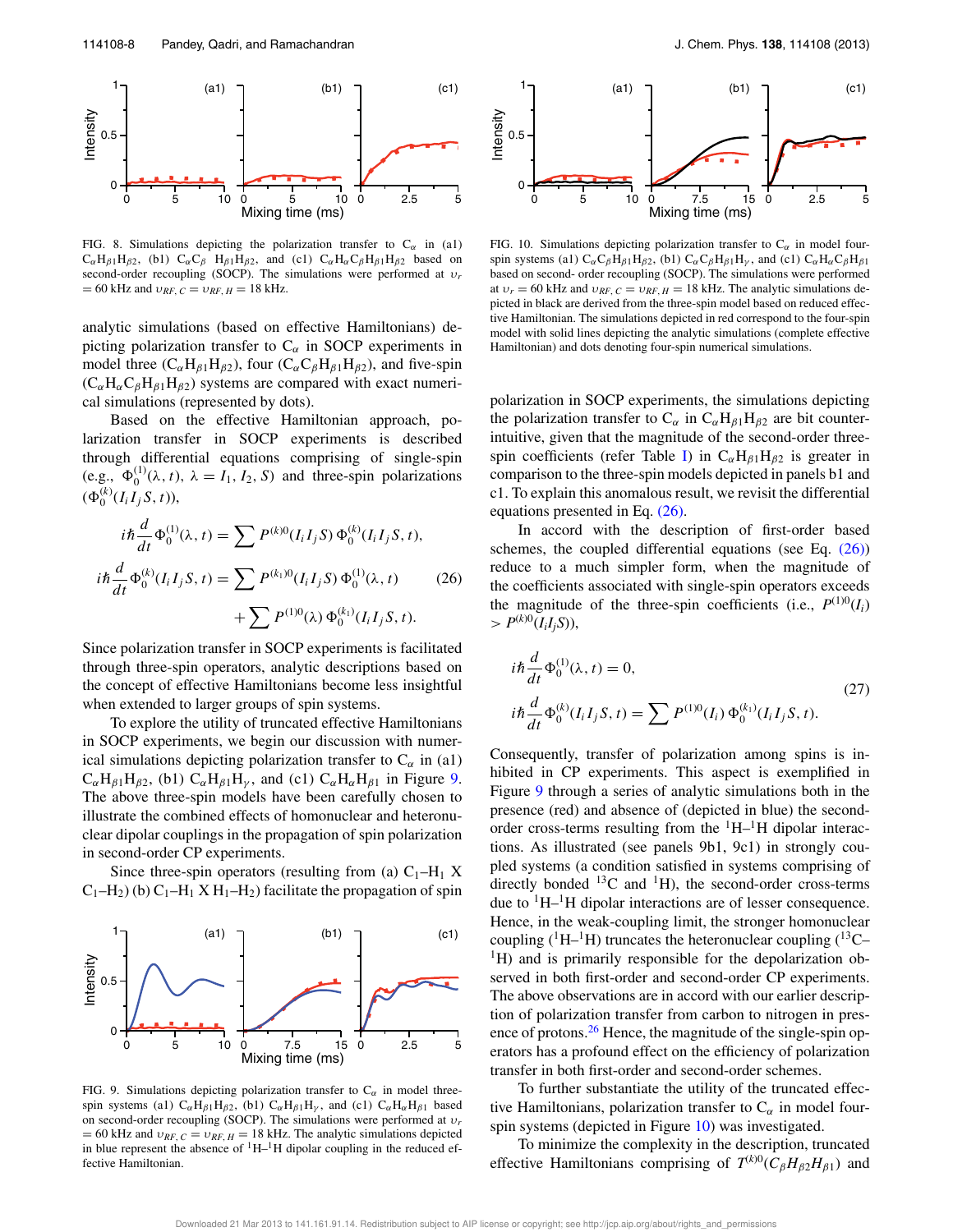single-spin operators (i.e., the stronger coupling due to  $T^{(k)0}(C_{\beta}H_{\beta 2}H_{\beta 1})$  (resulting from cross-terms between  $C_{\beta}H_{\beta 1}$  $\times$  *H*<sub>β1</sub>*H*<sub>β2</sub>) truncates *T*<sup>(*k*)0</sup>(*C*<sub>α</sub>*H*<sub>β2</sub>*H*<sub>β1</sub>) (resulting from crossterms between  $C_{\alpha}H_{\beta1} \times H_{\beta1}H_{\beta2}$  were employed to describe the polarization transfer observed in  $C_{\alpha}C_{\beta}H_{\beta1}H_{\beta2}$ . As depicted in Figure 10, the analytic simulations based on the truncated effective Hamiltonians (indicated in black) are in better agreement in  $C_{\alpha}C_{\beta}H_{\beta 1}H_{\beta 2}$  (panel (a1)) and  $C_{\alpha}H_{\alpha}C_{\beta}H_{\beta1}$  (panel (c1)). The deviations observed in  $C_{\alpha}C_{\beta}H_{\beta1}H_{\gamma}$  (panel (b1)) may be due to stronger correlations among protons and are of lesser consequence in real systems. Hence, the polarization transfer to  $C_{\alpha}$  in  $C_{\alpha}H_{\alpha}C_{\beta}H_{\beta 1}$  is modeled by

$$
H_{F,Four, C_{\alpha}}^{(eff)T} = \sum_{k=0}^{2} A^{(k)0} (C_{\alpha} H_{\beta_1} H_{\alpha}) T^{(k)0} (C_{\alpha} H_{\beta_1} H_{\alpha}) + \sum_{\lambda = C_{\alpha}, H_{\beta_1}, H_{\alpha}} B^{(1)0}(\lambda). i T^{(1)0}(\lambda). \tag{28}
$$

In contrast to first-order based schemes, the  $\rm{^{1}H-^{1}H}$  dipolar interactions play an influential role in the propagation of spin polarization in second-order CP experiments. When the magnitude of the homonuclear coupling (among protons) exceeds the heteronuclear coupling, truncation (through second-order cross-terms) is observed both in first-order and second-order based schemes. On the contrary, as illustrated through models depicted in Figures  $1(c)$  and  $1(d)$ , the dipolar truncation between heteronuclear spin pairs  $(^{13}C-^{1}H)$  facilitates the propagation of spin polarization in first-order based CP schemes. Hence, dipolar truncation remains the main driving force behind the propagation of polarization among spins in strongly coupled systems.

#### **III. CONCLUSIONS**

In summary, the current study elucidates the important role of dipolar truncation in the propagation of polarization from protons to carbons in CP experiments. Based on the phenomenon of truncation, an alternate framework in the form of truncated effective Hamiltonians is proposed to describe the propagation of spin polarization in strongly coupled systems. In contrast to the effective Hamiltonian approach, the present model facilitates the analytic description even in strongly coupled systems. Employing this approach, polarization transfer in first-order based CP experiments is described by a pseudo-three-spin model comprising of the active  $(^{13}C, ^{1}H)$  and passive spins. The effects of the  ${}^{1}H-{}^{1}H$  dipolar interactions are incorporated through the longitudinal single-spin operators (protons) within the twospin framework. In contrast to first-order based schemes, the  ${}^{1}H-{}^{1}H$ -dipolar interactions play a dual role in the propagation of the spin polarization in second-order schemes. Hence, in a strongly coupled network, propagation of spin polarization across the sample is predominantly facilitated through the weakly coupled protons  $(^1H-^1H$  interaction) in the system. The current study presents a probable mechanism of propagation of spin polarization in CP experiments and could well be employed to build theoretical models for quantifying polarization transfer in strongly coupled spin systems.

#### **ACKNOWLEDGMENTS**

This research work was supported by a research grant to R.R. by the Department of Science and Technology (DST, SR/S1/PC-07/2008), Government of India and Z.Q. would like to thank IISERM for graduate assistantship.

#### **APPENDIX: SUMMARY OF SECOND-ORDER CORRECTIONS**

TABLE I. Second-order corrections to the effective Hamiltonian for a model three-spin system *I*1*I*2*S*. The spherical tensor operators have been constructed by sequential coupling<sup>29</sup> of the angular momentum vectors between the spins.<sup>24</sup> The constant "*N*" represents the number of spins and the results presented could be generalized for N-coupled (spin 1/2) systems. The indices p and q (can be integers/fractions) defined in the operators are due to  $\omega_{RF,I} = p\omega_r$ ,  $\omega_{RF,S} = q\omega_r$ . In this article the following values of *p* and *q* have been employed:  $p = \frac{2}{3}$ ,  $q = \frac{1}{3}$  (in first-order schemes) and  $p = q = 1$  (in second-order schemes).

| Types of commutators                                                                                     | Coefficients                                                                                                                | <b>Operators</b>                                                                                                                                                                                                                                                                                                                                         |
|----------------------------------------------------------------------------------------------------------|-----------------------------------------------------------------------------------------------------------------------------|----------------------------------------------------------------------------------------------------------------------------------------------------------------------------------------------------------------------------------------------------------------------------------------------------------------------------------------------------------|
| Single-spin operators                                                                                    |                                                                                                                             |                                                                                                                                                                                                                                                                                                                                                          |
| (i) $T_{m\pm p}^{(1)\pm 1}(I_1), T_{-m\mp p}^{(1)\mp 1}(I_1)$<br>$CSA \times CSA$                        | $\frac{G_{m\pm p}^{(1)\pm 1}(I_1).G_{-m\mp p}^{(1)\mp 1}(I_1)}{m\omega_r\pm\omega_{RFI}}$                                   | $\mp \left(\frac{1}{\sqrt{2}}\right)^{N-2} \frac{i}{2} T_{\{1\}}^{(1)0}(I_1)$                                                                                                                                                                                                                                                                            |
| (ii) $T_{m\pm 2p}^{(2)\pm 2}(I_1I_2), T_{-m\mp 2p}^{(2)\mp 2}(I_1I_2)$                                   | $\frac{G_{m\pm 2p}^{(2)\pm 2}(I_1I_2).G_{-m\mp 2p}^{(2)\mp 2}(I_1I_2)}{m\omega_r\pm 2\omega_{RF,I}}$                        | $\pm \left(\frac{1}{\sqrt{2}}\right)^{N-2} \frac{i}{2} \left[ T_{\{1\}}^{(1)0}(I_1) + T_{\{1\}}^{(1)0}(I_2) \right]$                                                                                                                                                                                                                                     |
| $DQ_{Homo} \times DQ_{Homo}$                                                                             | $\frac{G_{m\pm p\pm q}^{(2)\pm 2}(I_1S).G_{-m\mp p\mp q)}^{(2)\mp 2}(I_1S)}{m\omega_r\pm \omega_{RF, I}\pm \omega_{RF, S}}$ | $\pm \left(\frac{1}{\sqrt{2}}\right)^{N-2} \frac{i}{2} \left[ T_{(0)}^{(1)0}(I_1) + T_{(0)}^{(1)0}(S) \right]$                                                                                                                                                                                                                                           |
| (iii) $T_{m\pm p\pm q}^{(2)\pm 2}(I_1S), T_{-m\mp p\mp q}^{(2)\mp 2}(I_1S)$<br>$DQ_{Het}\times DQ_{Het}$ |                                                                                                                             |                                                                                                                                                                                                                                                                                                                                                          |
| Three-spin operators                                                                                     |                                                                                                                             |                                                                                                                                                                                                                                                                                                                                                          |
| (i) $T_{m\pm 2p}^{(2)\pm 2}(I_1I_2), T_{-m\mp p\mp q}^{(2)\mp 2}(I_1S)$<br>$DQ_{Homo} \times DQ_{Het}$   | $\frac{G_{m\pm 2p}^{(2)\pm 2}(I_1I_2) \cdot G_{-m\mp p\mp q}^{(2)\mp 2}(I_1S)}{m\omega_r \pm 2\omega_{RF,I}}$               | $\left(\frac{1}{\sqrt{2}}\right)^{N-3}\frac{i}{2}\left[\begin{array}{c} \pm\frac{1}{2\sqrt{5}}T^{(3)0}_{\{2\}}(I_1I_2S)+\frac{1}{2\sqrt{2}}T^{(2)0}_{\{2\}}(I_1I_2S)\pm\frac{1}{2}\sqrt{\frac{3}{10}}T^{(1)0}_{\{2\}}(I_1I_2S)\\ -\frac{1}{2\sqrt{6}}T^{(2)0}_{\{1\}}(I_1I_2S)\mp\frac{1}{2\sqrt{2}}T^{(1)0}_{\{1\}}(I_1I_2S)-\frac{1}{2\sqrt{3}}T^{(0)$ |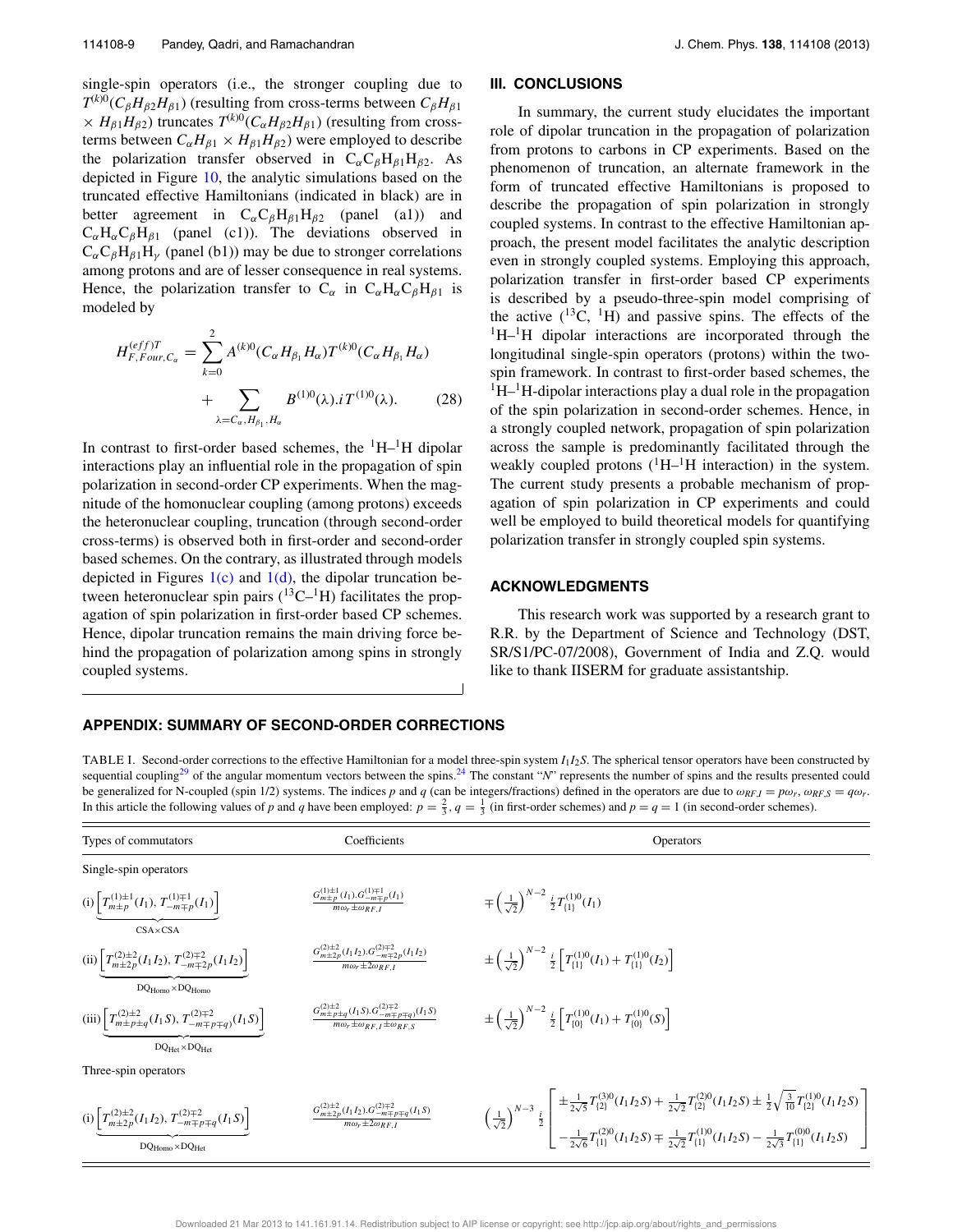| Types of commutators                                                                                                           | Coefficients                                                                                                             | Operators                                                                                                                                                                                                                                                                                                                                                   |
|--------------------------------------------------------------------------------------------------------------------------------|--------------------------------------------------------------------------------------------------------------------------|-------------------------------------------------------------------------------------------------------------------------------------------------------------------------------------------------------------------------------------------------------------------------------------------------------------------------------------------------------------|
| (ii) $T_{m\pm 2p}^{(2)\pm 2}(I_1I_2), T_{-m\mp p\mp q}^{(2)\mp 2}(I_2S)$<br>$DQ_{\text{Homo}} \times DQ_{\text{Het}}$          | $\frac{G_{m\pm 2p}^{(2)\pm 2}(I_1I_2) \cdot G_{-m\mp p\mp q}^{(2)\mp 2}(I_2S)}{m\omega_r \pm 2\omega_{RFI}}$             | $\left(\frac{1}{\sqrt{2}}\right)^{N-3}\stackrel{i}{\geq} \left[\begin{array}{c} \pm\frac{1}{2\sqrt{5}}T^{(3)0}_{\{2\}}(I_1I_2S) +\frac{1}{2\sqrt{2}}T^{(2)0}_{\{2\}}(I_1I_2S) \pm\frac{1}{2}\sqrt{\frac{3}{10}}T^{(1)0}_{\{2\}}(I_1I_2S) \\ +\frac{1}{2\sqrt{6}}T^{(2)0}_{\{1\}}(I_1I_2S) \pm\frac{1}{2\sqrt{2}}T^{(1)0}_{\{1\}}(I_1I_2S) +\frac{1}{2\sqrt$ |
| (iii) $T_{m\pm p\pm q}^{(2)\pm 2}(I_1S), T_{-m\mp p\mp q}^{(2)\mp 2}(I_2S)$<br>$DQ_{Het}\times DQ_{Het}$                       | $\frac{G_{m\pm p\pm q}^{(2)\pm 2}(I_1S).G_{-m\mp p\mp q)}^{(2)\mp 2}(I_2S)}{m\omega_r\pm\omega_{RF, I}\pm\omega_{RF,S}}$ | $\left(\frac{1}{\sqrt{2}}\right)^{N-3} \frac{i}{2} \left[ \frac{\pm \frac{1}{2\sqrt{5}} T_{\{2\}}^{(3)0}(I_1 I_2 S) \mp \frac{1}{\sqrt{30}} T_{\{2\}}^{(1)0}(I_1 I_2 S) + \frac{1}{\sqrt{6}} T_{\{1\}}^{(2)0}(I_1 I_2 S)}{-\frac{1}{2\sqrt{3}} T_{\{1\}}^{(0)0}(I_1 I_2 S) \pm \frac{1}{\sqrt{6}} T_{\{0\}}^{(1)0}(I_1 I_2 S)} \right]$                     |
| (iv) $T_m^{(2)0}(I_1I_2), T_{-m\mp p\pm q}^{(2)0}(I_1S)$<br>$ZQ_{\text{Homo}} \times ZQ_{\text{Het}}$                          | $\frac{G_m^{(2)0}(I_1I_2).G_{-m\mp p\pm q}^{(2)0}(I_1S)}{m\omega_r}$                                                     | $\left(\frac{1}{\sqrt{2}}\right)^{N-3} \frac{i}{2}\left[-\frac{1}{2\sqrt{2}}T_{(2)}^{(2)0}(I_1I_2S)+\frac{1}{2\sqrt{6}}T_{(1)}^{(2)0}(I_1I_2S)-\frac{1}{2\sqrt{3}}T_{(1)}^{(0)0}(I_1I_2S)\right]$                                                                                                                                                           |
| $\left[T_m^{(2)0}(I_1I_2), T_{-m\mp p\pm q}^{(2)0}(I_2S)\right]$                                                               | $\frac{G_m^{(2)0}(I_1I_2).G_{-m\mp p\pm q}^{(2)0}(I_2S)}{m\omega r}$                                                     | $\left(\frac{1}{\sqrt{2}}\right)^{N-3} \frac{i}{2} \left[ -\frac{1}{2\sqrt{2}} T_{\{2\}}^{(2)0} (I_1 I_2 S) - \frac{1}{2\sqrt{6}} T_{\{1\}}^{(2)0} (I_1 I_2 S) + \frac{1}{2\sqrt{3}} T_{\{1\}}^{(0)0} (I_1 I_2 S) \right]$                                                                                                                                  |
| $ZQ_{\text{Homo}} \times ZQ_{\text{Het}}$                                                                                      |                                                                                                                          |                                                                                                                                                                                                                                                                                                                                                             |
| (v) $\left[T_m^{(2)0}(I_1I_2), T_{-m\mp p\pm q}^{(0)0}(I_1S)\right]$<br>$ZQ_{\text{Homo}} \times ZQ_{\text{Het}}$              | $\frac{G_m^{(2)0}(I_1I_2).G_{-m\mp p\pm q}^{(0)0}(I_1S)}{m\omega_r}$                                                     | $\left(\frac{1}{\sqrt{2}}\right)^{N-3} \frac{i}{2} \left[ -\frac{1}{2} T_{2}^{(2)0} (I_1 I_2 S) - \frac{1}{2\sqrt{3}} T_{11}^{(2)0} (I_1 I_2 S) \right]$                                                                                                                                                                                                    |
| $\left[T_m^{(2)0}(I_1I_2), T_{-m\mp p\pm q}^{(0)0}(I_2S)\right]$                                                               | $\frac{G_m^{(2)0}(I_1I_2).G_{-m\mp p\pm q}^{(0)0}(I_2S)}{m\omega_r}$                                                     | $\left(\frac{1}{\sqrt{2}}\right)^{N-3} \frac{i}{2} \left[ -\frac{1}{2} T_{\{2\}}^{(2)0} (I_1 I_2 S) + \frac{1}{2\sqrt{3}} T_{\{1\}}^{(2)0} (I_1 I_2 S) \right]$                                                                                                                                                                                             |
| $ZQ_{\text{Homo}} \times ZQ_{\text{Het}}$<br>(vi) $T_{m\pm p\mp q}^{(2)0}(I_1S), T_{-m\mp p\pm q}^{(2)0}(I_2S)$                | $\frac{G_{m\pm p\mp q}^{(2)0}(I_1S).G_{-m\mp p\pm q}^{(2)0}(I_2S)}{m\omega_r}$                                           | $\left(\frac{1}{\sqrt{2}}\right)^{N-3} \frac{i}{2} \left[ -\frac{1}{\sqrt{6}} T_{11}^{(2)0} (I_1 I_2 S) - \frac{1}{2\sqrt{2}} T_{11}^{(0)0} (I_1 I_2 S) \right]$                                                                                                                                                                                            |
| $ZQ_{Het}\times ZQ_{Het}$<br>(vii) $T_{m\pm p\mp q}^{(2)0}(I_1S), T_{-m\mp p\pm q}^{(0)0}(I_2S)$                               | $\frac{G_{m\pm p\mp q}^{(2)0}(I_1S)G_{-m\mp p\pm q}^{(0)0}(I_2S)}{m\omega_p}$                                            | $\left(\frac{1}{\sqrt{2}}\right)^{N-3} \frac{i}{2} \left[ \frac{1}{2} T_{\{2\}}^{(2)0} (I_1 I_2 S) - \frac{1}{2\sqrt{3}} T_{\{1\}}^{(2)0} (I_1 I_2 S) \right]$                                                                                                                                                                                              |
| $ZQ_{Het}\times ZQ_{Het}$<br>(viii) $\left[T_{m\pm p\mp q}^{(0)0}(I_1S), T_{-m\mp p\pm q}^{(2)0}(I_2S)\right]$                 | $\frac{G_{m\pm p\mp q}^{(0)0}(I_1S),G_{-m\mp p\pm q}^{(2)0}(I_2S)}{m\omega_r}$                                           | $\left(\frac{1}{\sqrt{2}}\right)^{N-3} \frac{i}{2} \left[ -\frac{1}{2} T_{\{2\}}^{(2)0} (I_1 I_2 S) - \frac{1}{2} T_{\{1\}}^{(2)0} (I_1 I_2 S) \right]$                                                                                                                                                                                                     |
| $ZQ_{\text{Het}}$ $\times$ $ZQ_{\text{Het}}$<br>$(ix)\left[T_{m\pm p\mp q}^{(0)0}(I_1S), T_{-m\mp p\pm q}^{(0)0}(I_2S)\right]$ | $\frac{G_{m\pm p\mp q}^{(0)0}(I_1S)G_{-m\mp p\pm q}^{(0)0}(I_2S)}{m\omega_r}$                                            | $\left(\frac{1}{\sqrt{2}}\right)^{N-3} \frac{i}{2} \left[\frac{1}{\sqrt{3}}T_{\{1\}}^{(0)0}(I_1I_2S)\right]$                                                                                                                                                                                                                                                |
| $ZQ_{Het}\times ZQ_{Het}$                                                                                                      |                                                                                                                          |                                                                                                                                                                                                                                                                                                                                                             |

 $\overline{1}$ 

- <sup>1</sup>U. Haeberlen, *High-Resolution NMR in Solids: Selective Averaging* (Academic, New York, 1976).
- <sup>2</sup>M. Mehring, *Principles of High Resolution NMR in Solids* (Springer-Verlag, Berlin, 1983).
- <sup>3</sup>A. Abragam, *The Principles of Nuclear Magnetism* (Clarendon, Oxford, 1961).
- <sup>4</sup>S. R. Hartmann and E. L. Hahn, Phys. Rev. **128**, 2042 (1962).
- <sup>5</sup>E. R. Andrew, A. Bradbury, and R. G. Eades, Nature (London) **182**, 1659 (1958); I. J. Lowe, Phys. Rev. Lett. **2**, 285 (1959).
- <sup>6</sup>A. Pines, M. G. Gibby, and J. S. Waugh, J. Chem. Phys. **59**, 569 (1973).
- <sup>7</sup>E. O. Stejskal, J. Schaefer, and J. S. Waugh, J. Magn. Reson. **28**, 105 (1977); J. Schaefer and E. O. Stejskal, J. Am. Chem. Soc. **98**, 1031 (1976); J. Schaefer, E. O. Stejskal, J. R. Garbow, and R. A. McKay, J. Magn. Reson. **59**, 150 (1984).
- <sup>8</sup>B. Q. Sun, P. R. Costa, and R. G. Griffin, J. Magn. Reson. A **112**, 191 (1995); X. Wu and K. W. Zilm, *ibid.* **104**, 154 (1993); S. Hediger, B. H. Meier, and R. R. Ernst, Chem. Phys. Lett. **213**, 627 (1993); J. Chem. Phys. **102**, 4000 (1995); Chem. Phys. Lett. **240**, 449 (1995); M. Baldus, D. G. Geurts, S. Hediger, and B. H. Meier, J. Magn. Reson. A **118**, 140 (1996); M. Baldus, A. T. Petkova, J. Herzfeld, and R. G. Griffin, Mol. Phys. **95**, 1197 (1998); M. Bjerring and N. C. Nielsen, Chem. Phys. Lett. **382**, 671 (2003); S. Laage, A. Marchetti, J. Sein, R. Pierattelli, H. J. Sass, S. Grzesiek, A. Lesage, G. Pintacuda, and L. Emsley, J. Am. Chem. Soc. **130**, 17216 (2008); G. Metz, X. Wu, and S. O. Smith, J. Magn. Reson. A **110**, 219 (1994).
- 9 J.-P. Demers, V. Vijayan, S. Becker, and A. Lange, J. Magn. Reson. **205**, 216 (2010); G. D. Paepe, J. R. Lewandowski, A. Loquet, A. Bockmann, and R. G. Griffin, J. Chem. Phys. **129**, 245101 (2008); G. D. Paepe, J. R.
- Lewandowski, A. Loquet, M. Eddy, S. Megy, A. Bockmann, and R. G. Griffin, *ibid.* **134**, 095101 (2011).
- <sup>10</sup>A. Lange, I. Scholz, T. Manolikas, M. Ernst, and B. H. Meier, Chem. Phys. Lett. **468**, 100 (2009).
- <sup>11</sup>J. R. Lewandowski, G. D. Paepe, and R. G. Griffin, J. Am. Chem. Soc. **129**, 728 (2007).
- <sup>12</sup>M. J. Bayro, M. Huber, R. Ramachandran, T. C. Davenport, B. H. Meier, M. Ernst, and R. G. Griffin, J. Chem. Phys. **130**, 114506 (2009).
- <sup>13</sup>B. H. Meier, Chem. Phys. Lett. **188**, 201 (1992).
- <sup>14</sup>C. P. Slichter, *Principles of Magnetic Resonance* (Springer, Heidelberg, 1990).
- <sup>15</sup>V. Vijayan, J.-P. Demers, J. Biernat, E. Mandelkow, S. Becker, and A. Lange, Chem. Phys. Chem. **10**, 2205 (2009).
- <sup>16</sup>M. Veshtort and R. G. Griffin, J. Magn. Reson. **178**, 248 (2006).
- <sup>17</sup>M. M. Maricq and J. S. Waugh, J. Chem. Phys. **70**, 3300 (1979).
- <sup>18</sup>U. Haeberlen and J. S. Waugh, Phys. Rev. **175**, 453 (1968).
- <sup>19</sup>J. H. Shirley, Phys. Rev. B **4**, 979 (1965).
- <sup>20</sup>R. Ramachandran and R. G. Griffin, J. Chem. Phys. **122**, 164502 (2005).
- <sup>21</sup>R. Ramesh and M. S. Krishnan, J. Chem. Phys. **114**, 5967 (2001); E. Vinogradov, P. K. Madhu, and S. Vega, *ibid.* **115**(19), 8983 (2001); I. Scholz, J. D. v. Beek, and M. Ernst, Solid State Nucl. Magn. Reson. **37**, 39 (2010).
- <sup>22</sup>R. Ramachandran and R. G. Griffin, J. Chem. Phys. **125**, 044510 (2006).
- <sup>23</sup>R. Ramachandran, J. R. Lewandowski, P. C. A. V. D. Wel, and R. G. Griffin, J. Chem. Phys. **124**, 214107 (2006).
- <sup>24</sup>R. Ramachandran, V. S. Bajaj, and R. G. Griffin, J. Chem. Phys. **122**, 164503 (2005).